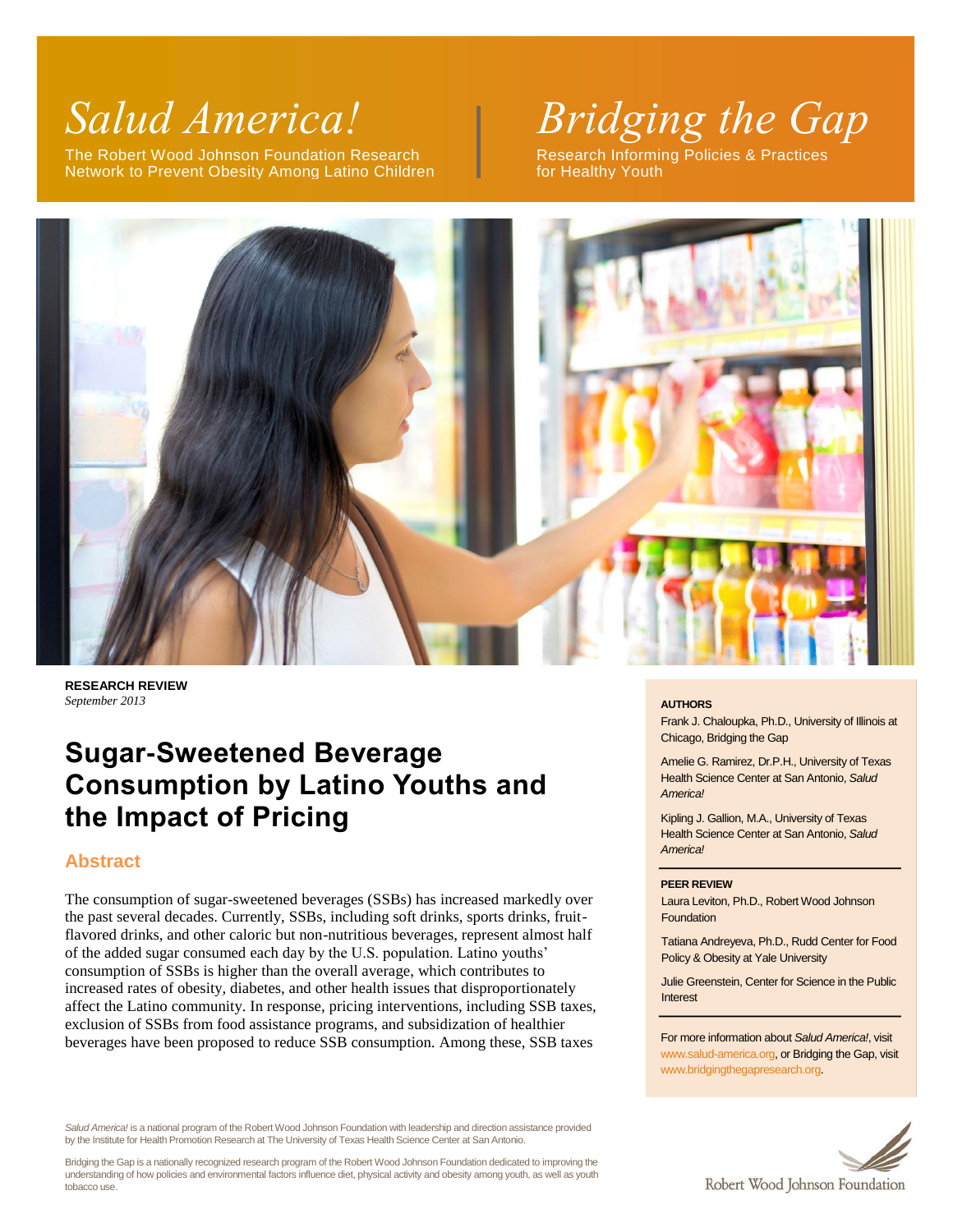have been proposed in several jurisdictions, with many earmarking the new revenues for obesity-prevention and other health-promotion efforts.

This comprehensive research review examines available evidence on the impact of taxes and prices on the consumption of SSBs and assesses the potential impact on childhood obesity among Latino youths.

#### **Introduction**

Americans consume a lot of sugar in the form of sugar-sweetened beverages (SSBs), including carbonated soda, sports and energy drinks, fruit juices and fruit drinks that contain less than 100 percent juice, and flavored milk. Young Americans—including young Latinos—drink far more of these beverages than they did a few decades ago.<sup>1</sup>

In seeking ways to curb consumption and reduce obesity, questions have arisen about: what type of tax on SSBs, such as an excise tax or sales tax, would have greatest impact (see Table 1 for types of SSB taxes); where the tax would be levied; how large the tax would have to be to reduce consumption by sufficient levels to affect weight; the effect of reduced consumption on body mass index (BMI) and overall health; and any differential effects on consumption and/or weight among youths, particularly Latino and other minority youths.

| Table 1<br><b>Types of SSB Taxes</b>       |                                                                                                                                                                                                                                                                                                                                                                                                                                                                                                |
|--------------------------------------------|------------------------------------------------------------------------------------------------------------------------------------------------------------------------------------------------------------------------------------------------------------------------------------------------------------------------------------------------------------------------------------------------------------------------------------------------------------------------------------------------|
| Excise tax<br>(specific and ad<br>valorem) | An excise tax is a tax on a specific good or service <sup>2</sup> and can be<br>either a specific excise tax (based on quantity; for example a<br>gallon of gasoline or a pack of cigarettes) or an ad valorem<br>excise tax (based on the value or price of the item sold). Excise<br>taxes are typically levied on producers or wholesalers, who pass<br>on the cost to retailers and ultimately to consumers. Excise taxes<br>are typically included in the shelf-price faced by consumers. |
| <b>Tax</b>                                 | A sales tax is based on price and levied on consumers at the<br>point of purchase. Sales taxes are generally not included in the<br>shelf-price seen by consumers, but are instead added at the<br>checkout.                                                                                                                                                                                                                                                                                   |

This research review examines:

- Current SSB consumption patterns in the general population and among Latino children in particular.
- Evidence on the link between SSB consumption, obesity, and health.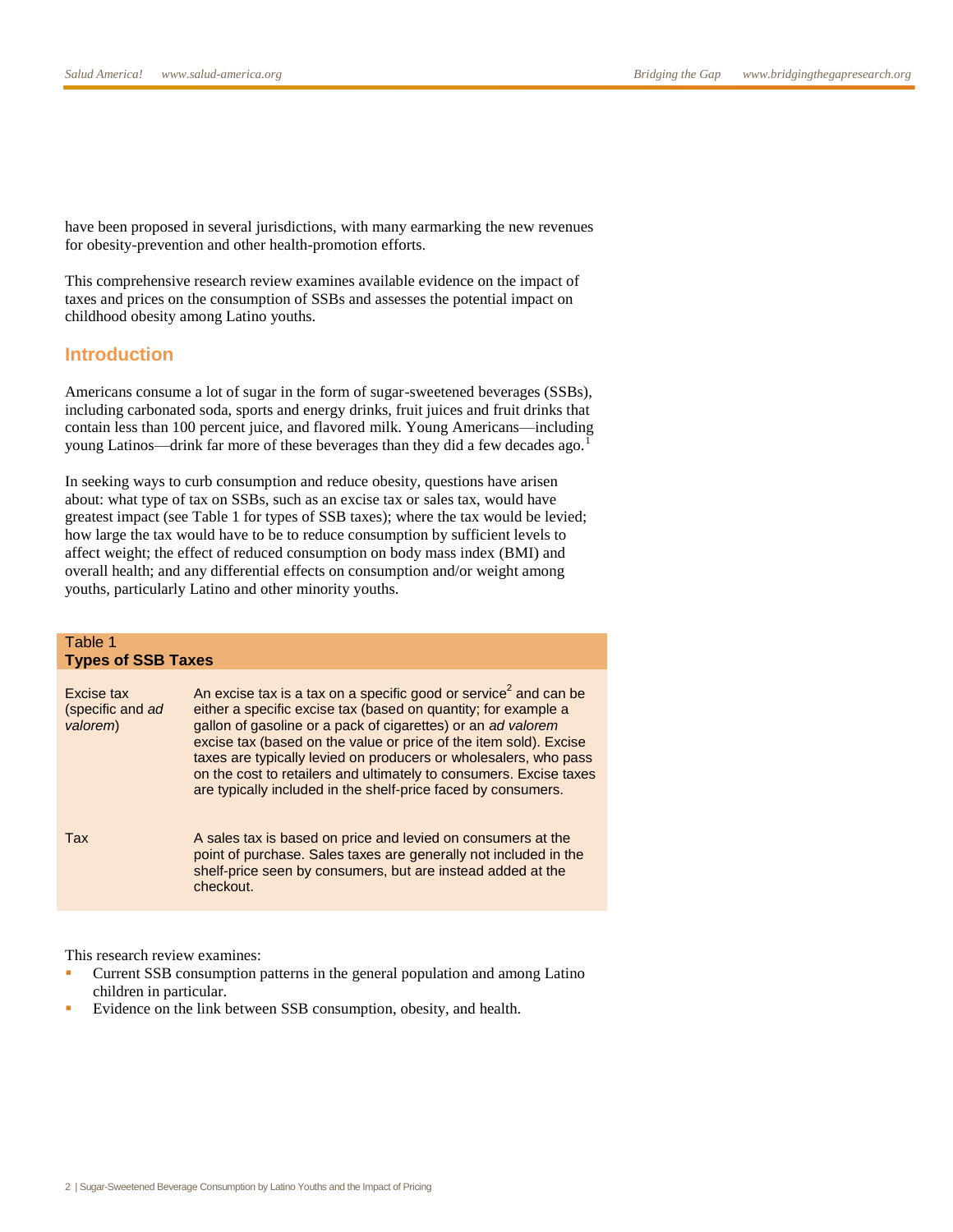- The types of taxes currently applied to SSBs, most notably sales taxes, which average just over 5 percent on carbonated soft drinks in the 34 states and Washington, D.C. that impose such taxes, up to a maximum of 7 percent.
- Studies that project the impact of larger taxes, such as proposals of a penny-perounce excise tax on SSBs. Projections about the effect of the tax vary and depend on the amount of the tax, what beverages it would be applied to, and how much substitution to other caloric food and beverages might take place. Most research concludes that some beneficial impact, albeit of varying degrees, would result from a tax that is higher than current sales tax rates.

In one national survey of knowledge, attitudes and behaviors related to taxing SSBs,<sup>3</sup> more than one-third said they would support a tax, including 31.6 percent of Hispanic respondents, and more than one-third said they would cut back on consumption in response to a 20 percent tax on SSBs. Respondents with more education and income were more likely to support the tax.

One study projects that a tax that increases SSB prices by 40 percent would result in an increase of \$30 per year in a household's food expenditures. However, the authors pointed to the health benefits of the tax, noting that lower-income consumers who bear a greater share of the burden associated with obesity, cardiovascular disease, and diabetes would likely reduce consumption by more in response to the tax and, as a result, see greater health benefits. Moreover, researchers concluded that reductions in health care spending and/or spending of the new tax revenues on health and other programs targeting lower-income families can result in a net positive financial impact.<sup>4</sup>

The beverage industry has consistently opposed SSB taxes. Since 2009, dozens of jurisdictions have proposed legislation to levy significant SSB taxes, but to date, no such legislation has been adopted. $5$  Ballot measures to institute local excise taxes in two ethnically diverse communities in California were overwhelmingly defeated in November 2012. The American Beverage Association spent about \$4 million in its efforts to defeat these two ballot initiatives. $6,7$ 

#### **Methodology**

*Salud America!* researchers conducted an initial literature search in PubMed, GoogleScholar, and Google using combinations of keywords that included "sugar sweetened beverages" AND "Latino," "Hispanic," "youth," and "adolescents." Further searching targeted economic aspects, by using terms such as "financial incentives" or "pricing" AND "sugar-sweetened beverages." Additional documents related to current events and policies were found using the term "soda tax." A further search was made using "pricing" AND "healthy beverages."

The initial search resulted in approximately 35 peer-reviewed papers and other articles. Researchers also examined reports from the Institute of Medicine and the Economic Research Service of the U.S. Department of Agriculture. References in all articles reviewed led to a search for additional specific papers. Researchers also

*In one national survey of knowledge, attitudes and behaviors related to taxing SSBs, more than one-third said they would support a tax, including 31.6 percent of Hispanic respondents, and more than one-third said they would cut back on consumption in response to a 20 percent tax on SSBs.*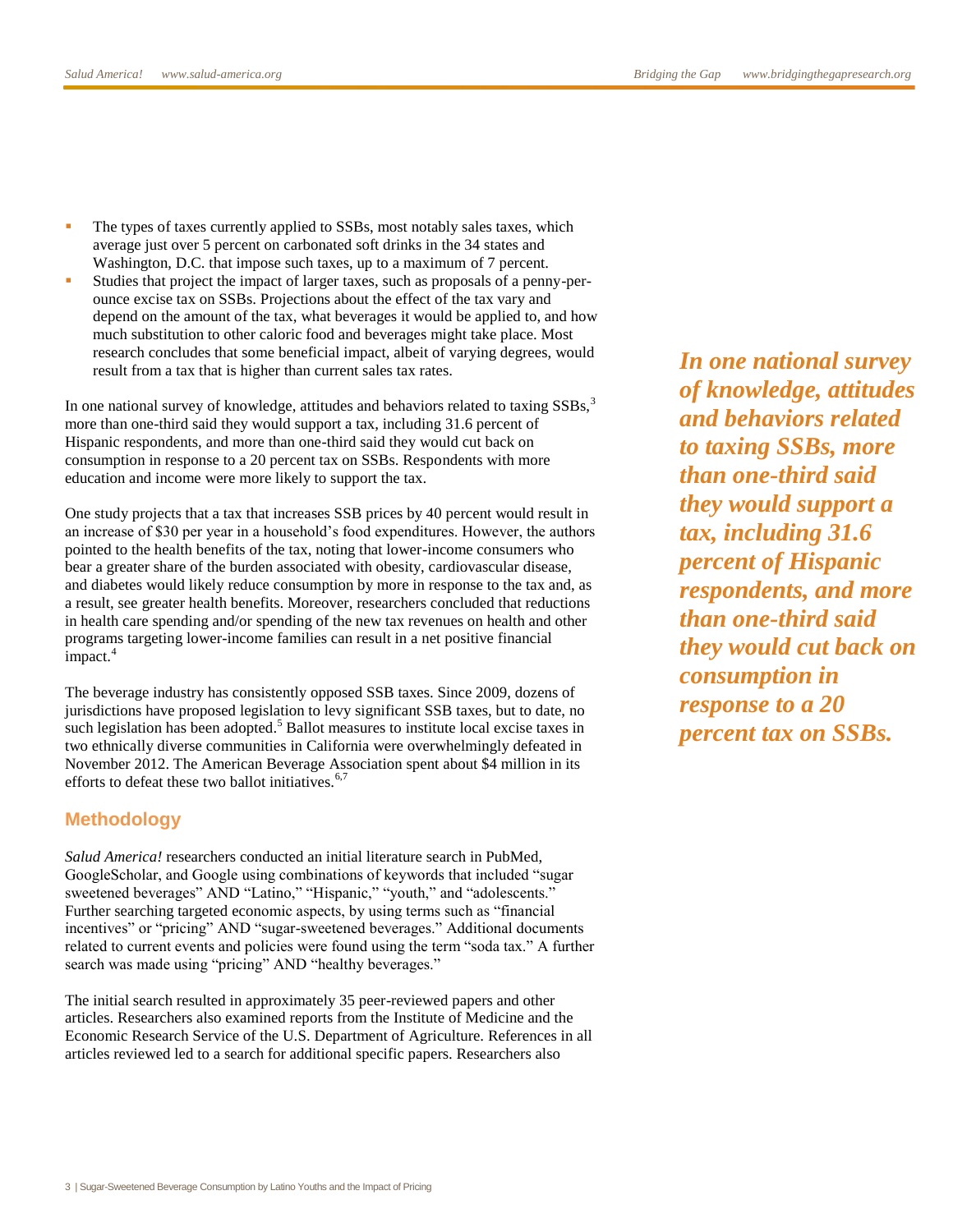incorporated studies identified as part of a recent systematic review of research on food and beverage pricing conducted between January 2007 and March 2012, which included searches from the above databases and others.<sup>8</sup> This approach produced a comprehensive review of existing evidence on the impact of SSB taxes and prices on SSB consumption and obesity.

#### **Key Research Results**

- SSBs—soda, energy drinks, sports drinks, fruit drinks, and other beverages with added caloric sweeteners—provide a significant portion of the calories Americans consume each day.
- Minority youths, including Latinos, drink more SSBs than their non-Latino White peers.
- Greater consumption of SSBs contributes to higher body weight and related health problems, such as diabetes and liver issues, that disproportionately affect Latino youths.
- Individuals with lower socioeconomic status and U.S. immigrants with a higher degree of acculturation are more likely to consume more SSBs.
- The Latino population, including youth, is highly exposed to beverage company marketing efforts.
- Most states currently impose small sales or other taxes on carbonated soft drinks as a way to raise revenue, not explicitly to discourage consumption of such drinks or to prevent obesity.
- Increasing the prices of SSBs reduces SSB consumption.
- Some studies conclude that sizable SSB taxes would significantly reduce SSB consumption and, ultimately, the prevalence of obesity.

### **Studies Supporting Key Research Results**

#### **SSBs—soda, energy drinks, sports drinks, fruit drinks, and other beverages with added caloric sweeteners—provide a significant portion of the calories Americans consume each day.**

Soda, energy drinks, and sports drinks rank third for children and adolescents ages 2- 18 and fourth for adults<sup>9</sup> as a source of calories consumed during the course of the day, but are of little or no nutritional value. These beverages, along with sweetened fruit drinks, represent nearly half of the added sugar consumed by the U.S. population (36 percent for soda, energy and sports drinks; 10 percent for sugarsweetened fruit drinks; and 3.5 percent for ready-to-drink tea),  $10$  and they are Americans' top source of liquid calories, based on an analysis of National Health and Nutrition Examination Survey (NHANES) data.<sup>11</sup> Research indicates that calories from beverages are not as satiating as calories from solid foods.<sup>1</sup>

On average, a 12-ounce SSB serving contains 140 to 150 calories and 35 to 37.5 grams of sugar,<sup>13</sup> although portion sizes often exceed 12 ounces. Vending machines, fast-food restaurants, and convenience stores frequently offer 20 ounces or more as a

*During 1988-1991, Hispanic children consumed about 71 calories per day from fruit drinks and soda; during 2007-2008, they consumed 111 calories from fruit drinks and soda, on average.*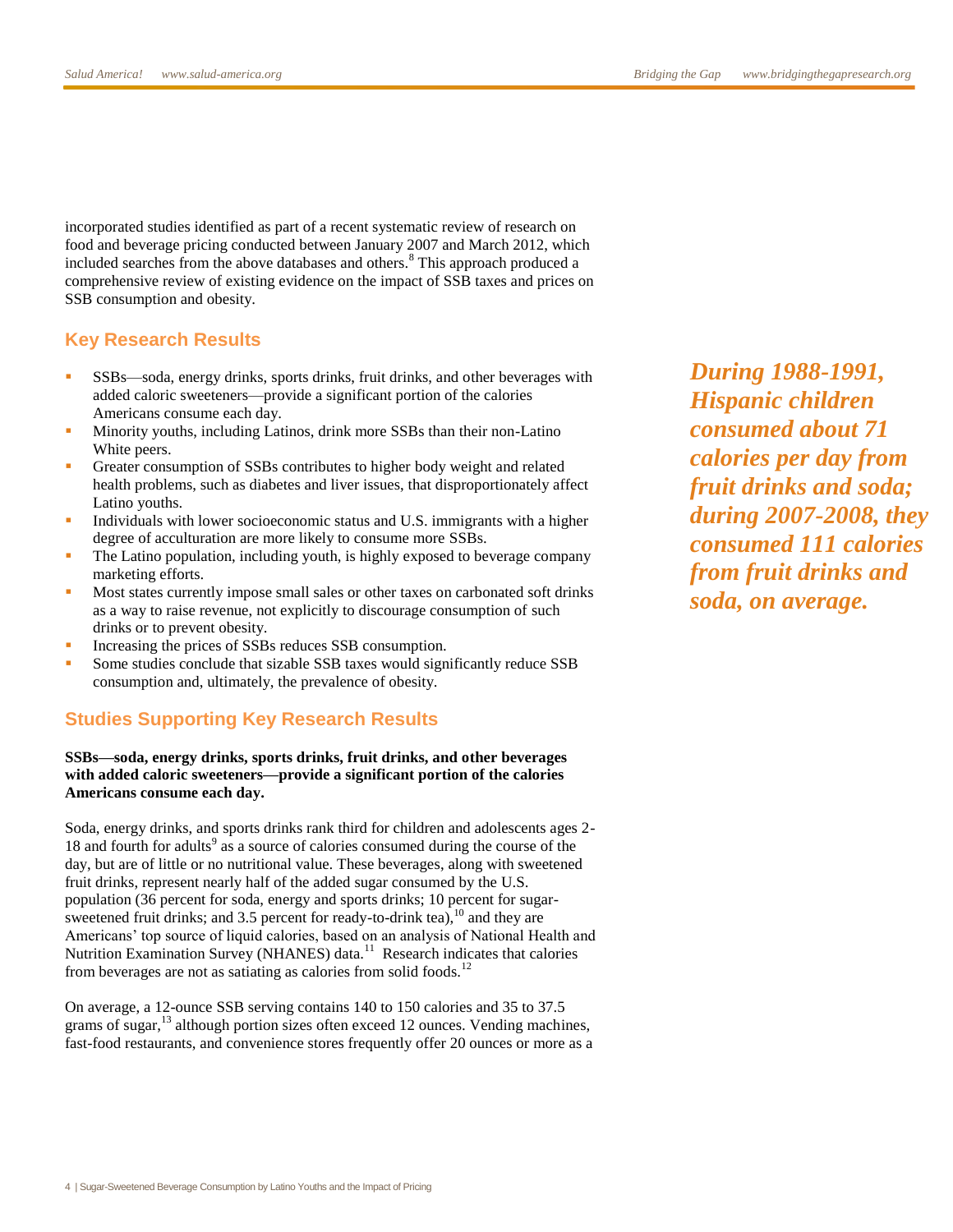standard serving size, and larger servings are often sold at little or no additional cost.<sup>14</sup>

One study found that Hispanic children ages 6-11 increased consumption of SSBs between 1988-1991 and 2007-2008. During 1988-1991, Hispanic children consumed about 71 calories per day from fruit drinks and soda; during 2007-2008, they consumed 111 calories from fruit drinks and soda, on average. During that same period, Hispanic children also increased their consumption of high-fat, high-sugar milk, from an average of 39 calories a day to 75 calories a day.<sup>15</sup> This study, using NHANES data, also found that much of the increase in SSB consumption was accounted for by increased consumption of sports drinks, sweetened juices, and sugar-sweetened whole milk, all of which can have as many calories and as much sugar as soda.

In almost all studies, calories from liquids are associated with higher overall total consumption because the body does not register liquid calories the same way it registers calories from solid food.<sup>16</sup> However, one review had caveats related to the research design of some of the studies (although not necessarily the conclusions), $17$ and another questioned the hypothesis that calorie-containing liquids are less satiating and that their sugar content affects body weight differently than solid foods.<sup>18</sup> Additionally, one study using NHANES data concluded that intake of added sugars has been declining in the United States over the past decade-plus.<sup>19</sup>

#### **Minority youths, including Latinos, drink more SSBs than their non-Latino White peers.**

By age 2, Latino children have higher SSB intake than non-Latino White children (though less than African American children)—74 percent have consumed some SSBs by age 2, compared with 82 percent of African American children and 45 percent of non-Hispanic Whites, according to one study based on data from Project Viva. The authors concluded that this, along with other factors in the prenatal, infant, and early childhood periods, may set these young children on path to obesity over their life span. $20$ 

In originally collected data from a study of children in grades 4-6 in Houston parochial schools, Mexican American students reported higher sweetened beverage consumption (12.0 ounces daily of soft drinks and fruit-flavored drinks) than European American (8.0 ounces), African American (11.6 ounces), and Asian American (8.2 ounces) children.<sup>21</sup> This study also showed that lower parental education was associated with higher consumption of SSBs for all groups.

Nationwide, two-thirds of high-school students drank at least one SSB daily, and 22 percent drink three or more, based on data from the 2010 National Youth Physical Activity and Nutrition Study (NYPANS), with Latinos and African American teens more likely to consume more heavily.<sup>22</sup> This study found that 37 percent of African American and 21.7 percent of Hispanic high-school students drank three or more SSBs daily, compared with 19.6 percent and 16.4 percent of White, non-Hispanic

*One study found that 37 percent of African American and 21.7 percent of Hispanic highschool students drank three or more SSBs daily, compared with 19.6 percent and 16.4 percent of White, non-Hispanic and other/multi-racial, non-Hispanic students.*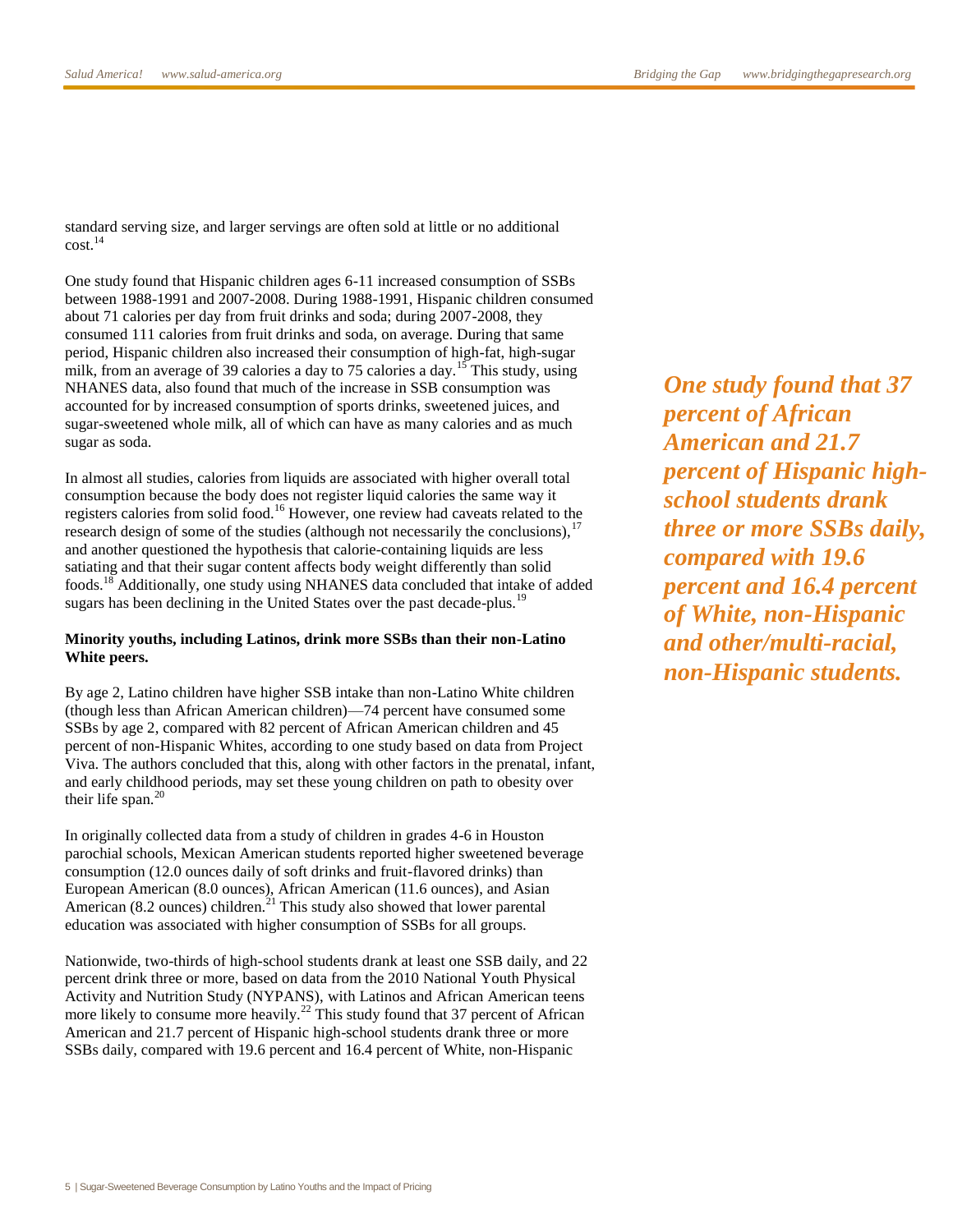and other/multi-racial, non-Hispanic students. The breakdown of SSB consumption among categories was as follows: regular soda, 35.3 percent; sports drinks, 27.6 percent; energy drinks, 10.1 percent; and other SSBs, 27 percent. Latinos reported slightly less soda consumption and more sports and energy drink consumption than the overall respondents, pointing to the fact that just aiming reduction efforts at soda is insufficient.<sup>23</sup> In these data, as analyzed by the Centers for Disease Control and Prevention, Hispanic high-school students reported the following beverage use at least daily in the previous seven days: soda or pop, 22.8 percent, sports drinks, 17.5 percent, other SSBs, 16.1 percent, and energy drinks, 6.7 percent, compared to 27.4 percent, 13.5 percent, 15.5 percent, and 3.3 percent, respectively, for White non-Hispanic students. $^{24}$ 

Over the past several decades, SSB consumption increased among all adolescents, especially among Mexican Americans. Based on NHANES data, "other Hispanic" (non-Mexican) and non-Hispanic white youths consumed more SSBs than other racial groups in 1988-1991. By 2003-2004, all groups had increased their consumption, and the groups that had consumed less, including Mexican Americans, had caught up. $25$  This analysis found that in 1988-1991, Mexican Americans consumed approximately 17 ounces of SSBs daily, and other Hispanics approximately 28 ounces. By 2003-2004, usage rose among all groups, with Mexican Americans and other Hispanics consuming 24 ounces per day. Both female and male Mexican Americans increased consumption from 1988 to 2004.

#### **Greater consumption of SSBs contributes to higher body weight and related health problems, such as diabetes and liver issues, that disproportionately affect Latino youths.**

Those who consume a greater amount of SSBs tend to have higher body weight than those who drink less,<sup>26</sup> with more likelihood of metabolic disturbances, such as diabetes,<sup>27</sup> dental caries (tooth decay or a cavity),<sup>28</sup> and other health issues. A systematic review of 30 studies associated SSB intake, especially of carbonated soft drinks, with risk of weight gain.<sup>29</sup> Similarly, a meta-analysis of 88 studies found a clear association between soft drink consumption and weight. $30$  Recent studies have more clearly demonstrated the causal role of SSB consumption. For example, one recent prospective study of an intervention to reduce SSB consumption among adolescents found that BMI increase was smaller one year later in the intervention group than in the control group.<sup>31</sup> Consumption of SSBs in youth can point to a lifetime of weight-related health problems—the odds of adult obesity increase by 60 percent for each additional SSB serving per day. $32$ 

Latino youths are more likely to be overweight than the overall average, and obesity for this population has increased by 120 percent over the past 20 years.<sup>33</sup> These differences are observed at very young ages, with one study finding that Hispanic 3 year-olds were twice as likely as Black or White 3-year-olds to be overweight or  $obese.<sup>34</sup>$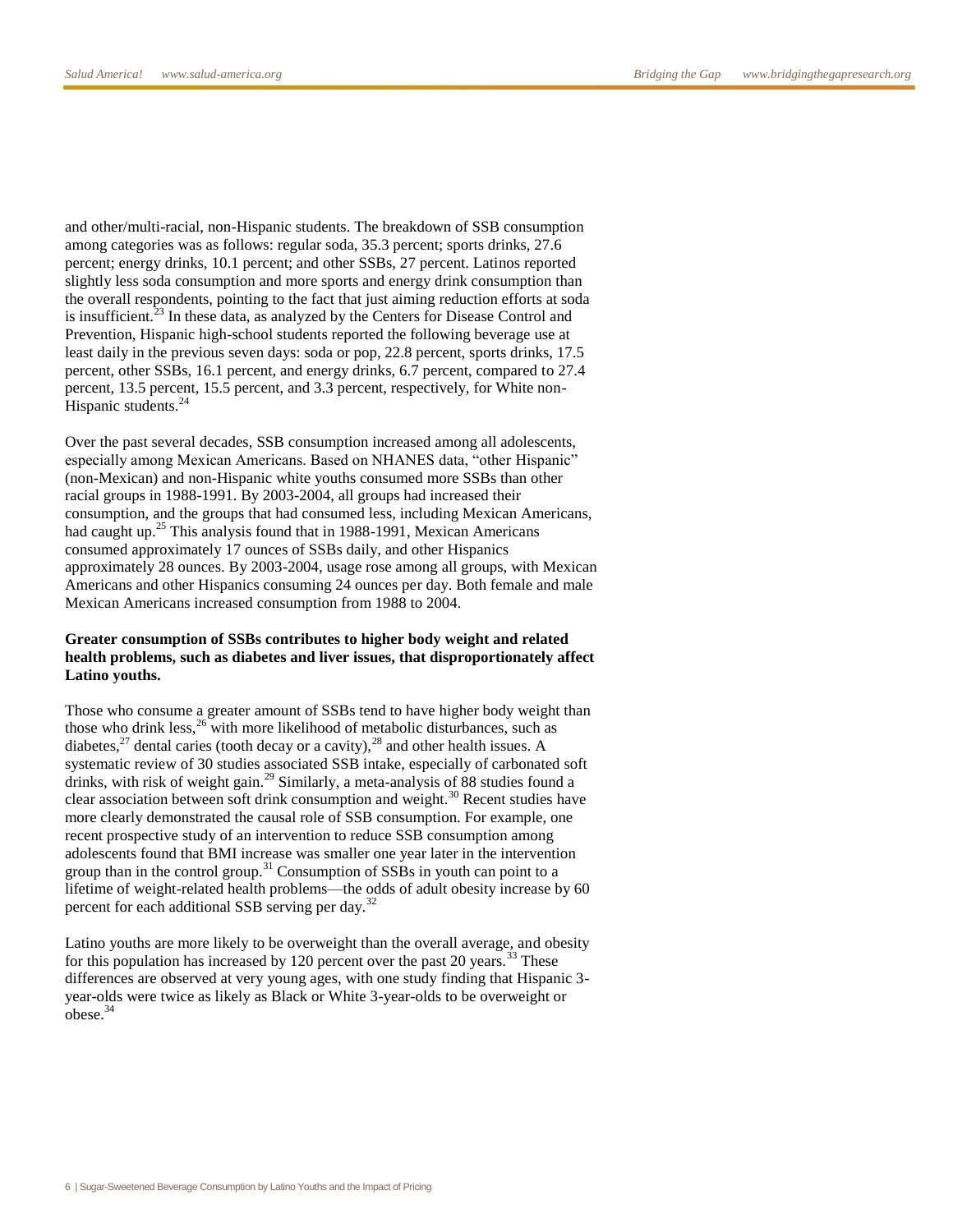Type 2 diabetes is more prevalent among adult Latinos than non-Latino Whites, especially for Puerto Rican and Mexican American subgroups, according to data compiled by the National Diabetes Information Clearinghouse.<sup>35</sup> A study focusing on overweight Latino youths with a family history of type 2 diabetes found they are at increased risk for cardiovascular disease and type 2 diabetes due to decreased insulin sensitivity. Moreover, 90 percent of the children studied had at least one risk factor for of metabolic syndrome (a combination of factors that multiply a person's risk for heart disease, diabetes and stroke), and 30 percent had metabolic syndrome.<sup>36</sup>

One study reported that Hispanics are more susceptible to a variant of the *PNPLA3*  gene (49 percent of Hispanics, versus 23 percent of Whites and 17 percent of African Americans), which is associated with increased hepatic fat.<sup>37</sup> Hepatic fat, in turn, can lead to cirrhosis and other liver diseases, cardiovascular diseases, and diabetes. The study found nearly four of 10 obese Hispanic children have nonalcoholic fatty liver disease. High dietary carbohydrate intake, especially sugar, increases hepatic fat; furthermore, high-fructose corn syrup, the primary sweetener in most caloric sugary drinks, is almost completely metabolized in the liver.<sup>38</sup> One study indicated that it is total sugar intake, rather than glycemic index or glycemic load, that is associated with higher adiposity measures, lower insulin sensitivity, and lower measures of insulin secretion in overweight Latino youths, but even modest reductions in sugar intake could have a large effect in reducing obesity and type 2 diabetes risk factors in these youths. $39$ 

#### **Individuals with lower socioeconomic status and U.S. immigrants with a higher degree of acculturation are more likely to consume more SSBs.**

In a study in New York City, frequent soda consumption was more common among U.S.-born Puerto Ricans, Mexican/Mexican-Americans, and blacks, and individuals with less education and lower household incomes, mirroring disparities in obesity and other chronic diseases.<sup>40</sup> Although focused on adults, this study, unlike most, segmented for different Hispanic origin (e.g., Puerto Rican, Dominican, Mexican/Mexican-American, and "other"), as well as for U.S. born and non-U.S. born. The authors concluded that the fact that the income-to-poverty ratio, educational attainment, and race/ethnicity/birthplace were all independent predictors of soda consumption suggest that economic resources, health literacy, and culture all play a role.

While the level of Latinos' acculturation—defined as a "process in which members of one cultural group adopt the beliefs and behaviors of another group"<sup>41</sup>—shows mixed results in terms of the effect on physical activity and the consumption of dietary fat and less healthful foods, the findings about sugar consumption are consistent: Reviews of multiple studies concluded that more acculturated Latinos consume more sugar $42,43$  than less acculturated Latinos. Another study showed that more acculturated Hispanic middle-school youths are more likely to frequent fastfood restaurants, leading the researchers to conclude that acculturation is a risk factor for some obesity-related behaviors.<sup>44</sup>

*One analysis shows that SSB consumption among Mexican adolescents more than doubled in less than a decade, from an average of 100 calories daily in 1999 to 225 calories daily in 2006.*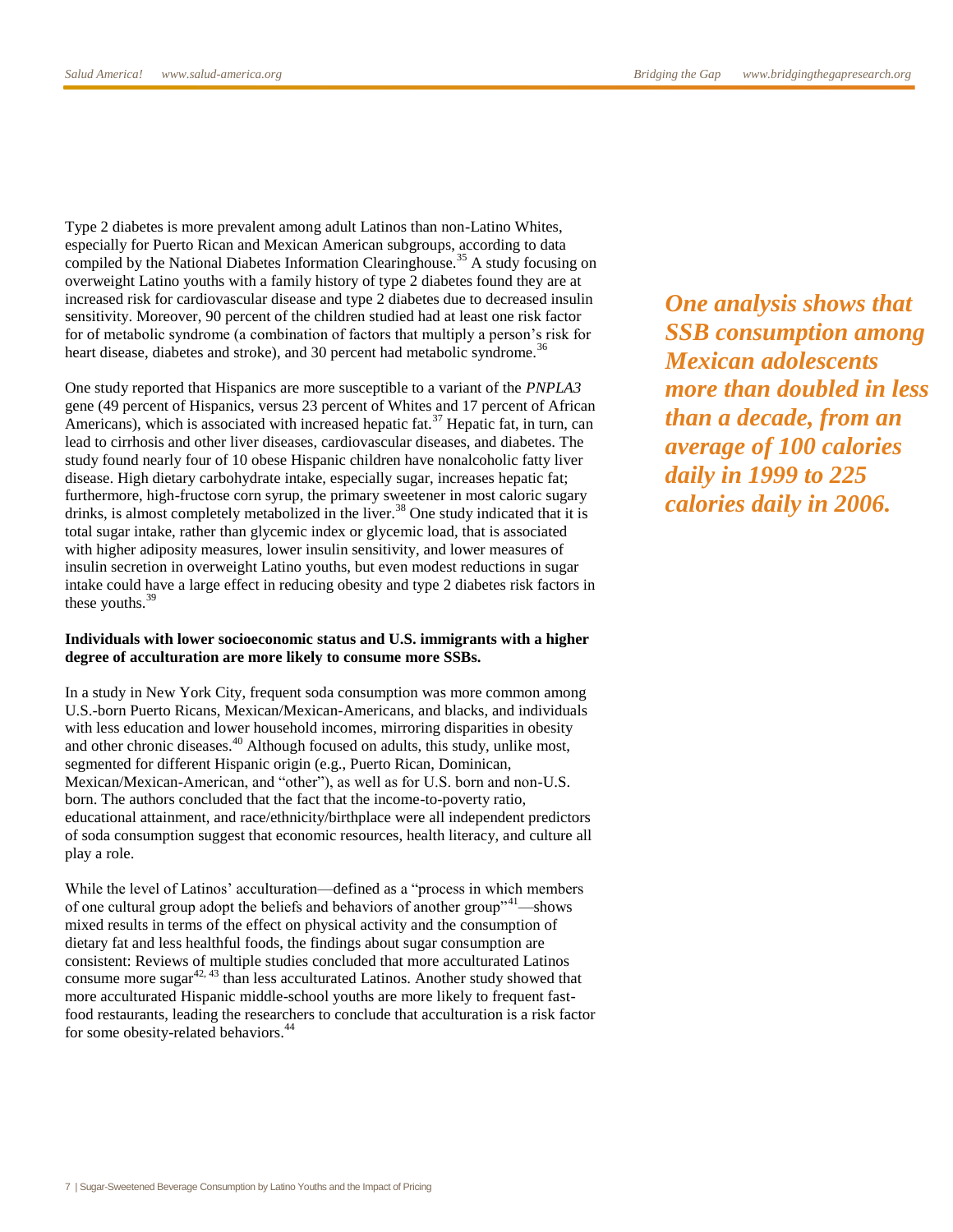The effect of acculturation on SSB consumption may change over time, at least for those of Mexican origin—but that is because Mexicans who are just coming to the United States may already consume more, given that Mexico's per capita sugary drink consumption is the highest in the world.<sup>45</sup> One analysis shows that  $SSB$ consumption among Mexican adolescents more than doubled in less than a decade, from an average of 100 calories daily in 1999 to 225 calories daily in 2006.<sup>46</sup>

#### **The Latino population, including youth, is highly exposed to beverage company marketing efforts.**

The Federal Trade Commission estimated that 48 major food and beverage companies spent a total of \$1.79 billion in 2009 to market their products to youths. While total spending was down by nearly 20 percent from 2006 to 2009, spending on new media (including online, mobile and viral marketing) rose by 50 percent, to  $$122.5$  million, during this period.<sup>47</sup> One recent report concluded that minority youths are heavier consumers of new media than are White youths, with Hispanic youths spending more than twice as much time using new media than White youths.<sup>4</sup>

Another recent report concluded that beverage companies alone spent \$948 million in 2010 to advertise SSBs in traditional media.<sup>49</sup> One study found that exposure to televised beverage advertising for children ages 2-5 and 6-11 fell by more than 40 percent between 2003 and 2009, and that fewer than two-thirds of the beverage ads seen by children were for products that were high in sugar. $50$ 

In one study of sixth- and seventh-graders in Santa Barbara County, Calif., TV viewing and soft drink consumption were associated with obesity, and Latino students watched more TV each evening (2.4 hours per night) and drank more soft drinks (1.6 per day) than non-Hispanic White (1.3 hours and 1.1 drinks per day) or Asian (1.3 hours and 0.7 drinks per day) students.<sup>51</sup>

Latino youths ages 8-18 are more exposed to the media than White youth. Total media exposure —including TV, music, computers, and video games and use of multiple media at the same time— averaged 13 hours per day for Latino youth, with TV use alone accounting for more than five hours daily.<sup>52</sup>

Businesses are recognizing the purchasing power of the U.S. Hispanic population. One market research report, for example, summarizes its key finding as follows: "Both the number of Hispanics in the United States and their purchasing power are growing rapidly. With 51 million people in 2011, and purchasing power projected to reach more than \$1.48 trillion by 2015, Hispanics are a key consumer group for nonalcoholic beverage companies to court."<sup>53</sup>

According to one analysis of Nielsen data, Hispanic preschoolers, children and teenagers saw 33, 49 and 99 percent more advertising, respectively, for sugary drinks and energy drinks on Spanish-language television in 2010 than they did in 2008. SSB commercials and marketing initiatives often use soccer athletes, Latino music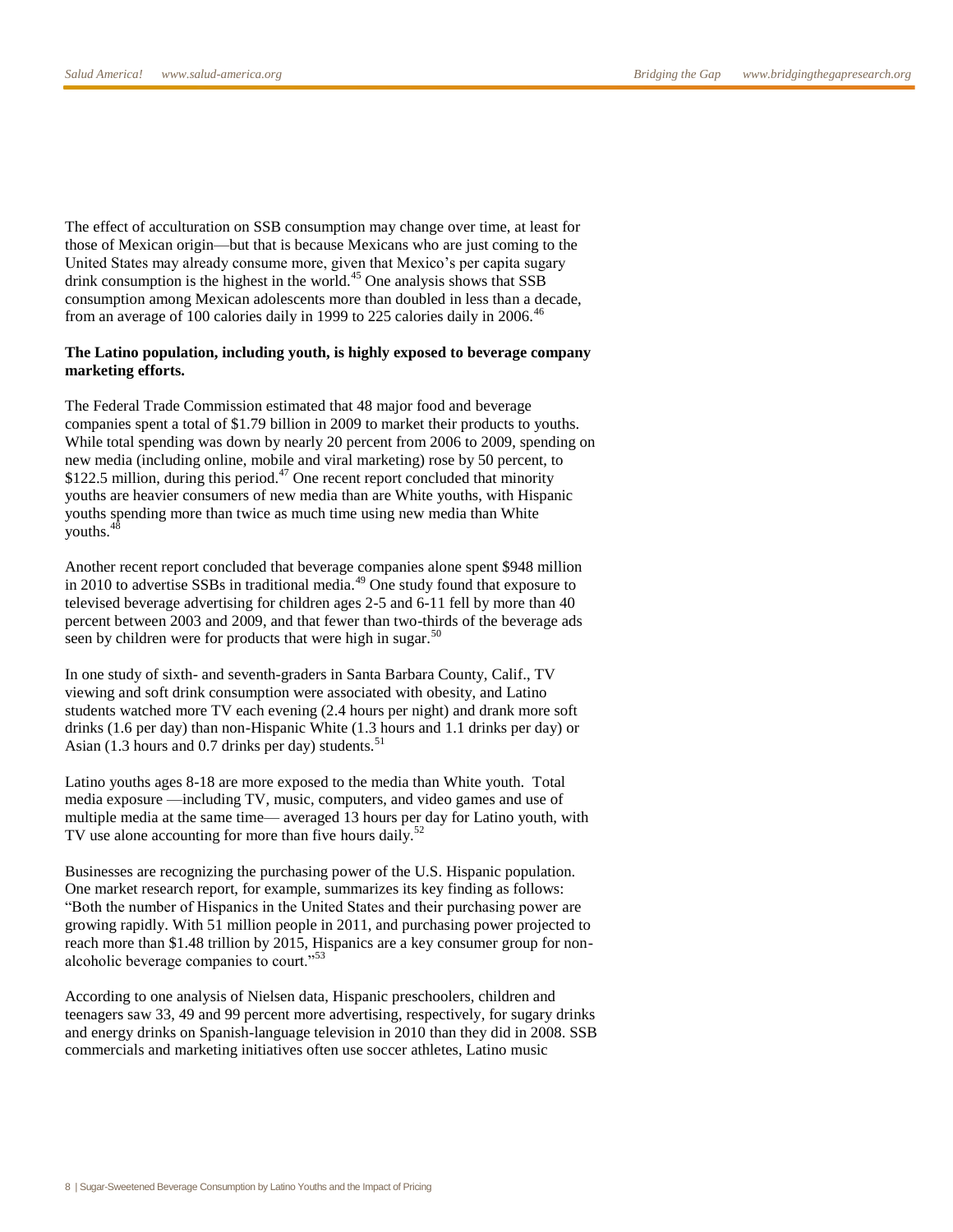celebrities, and other culturally nuanced aspects that appeal to young Latinos.<sup>54</sup> One observational study conducted in Austin, Los Angeles, New York City, and Philadelphia found that low-income Latino neighborhoods had up to nine times the density of outdoor advertising of sugary beverages, fast food, and other highcalorie/low-nutrient products.

For a full *Salud America!* research review on marketing and Latino children, go [here.](http://salud-america.org/research#healthier-marketing)

#### **Most states currently impose small sales or other taxes on carbonated soft drinks as a way to raise revenue, not explicitly to discourage consumption of such drinks or to prevent obesity.**

As of January 1, 2013, 34 states and Washington, D.C., taxed carbonated sodas (including both sugar-sweetened and diet sodas) sold in food stores, and 40 taxed sodas sold in vending machines. Looking at the states that taxed sodas, most have a higher tax on soda than the tax that they apply to food generally, although the difference in amount is small. The average tax rate on soda was 5.17 percent among states that do tax.<sup>56</sup> Fewer states tax other beverages; 31 apply sales taxes to sports drinks and other isotonic beverages, 30 to less-than-50-percent fruit juice, and fewer to other beverages. Seven states impose other taxes or fees on ingredients used to formulate these beverages, such as on syrups, or bottles. No state currently differentiates SSBs from low- or no-calorie alternatives (e.g., regular and diet soda).

More than a decade ago, proponents advocated for a national "small" soft drink tax of about 1 cent per 12 ounces (as well as 1 cent per pound of candy, chips, and similar foods) to fund nutrition and physical activity programs, which they believed would be politically feasible and provide some health benefits. $57$  Recent estimates suggest that larger SSB taxes would generate considerable new revenues. For example, one study estimated that a national one-cent-per-ounce tax on SSBs in 2010 would have generated revenues of \$13.2 billion, while a comparable tax on all soft drinks would have generated \$19.6 billion.<sup>58</sup> Independent of their impact on obesity, several experts have noted that earmarking SSB tax revenues for obesity-prevention and -reduction efforts would improve weight outcomes.<sup>39</sup>

#### **Increasing the prices of SSBs reduces SSB consumption.**

Research shows that soft drink consumption is responsive to changes in soft drink prices. One recent systematic review concluded that a 10 percent increase in soft drink prices would lead to a 7.9 percent reduction in soft drink consumption.<sup>60</sup>

More recently, a systematic review of studies published from January 2007 through March 2012 concluded that a 10 percent price increase for SSBs only would lead to an even larger—12 percent—reduction in SSB consumption, as some consumers would switch to diet and other lower-calorie options. Price increases on more narrowly defined categories of SSBs (e.g., regular carbonated soda) would lead to larger reductions in consumption in these categories.<sup>61</sup>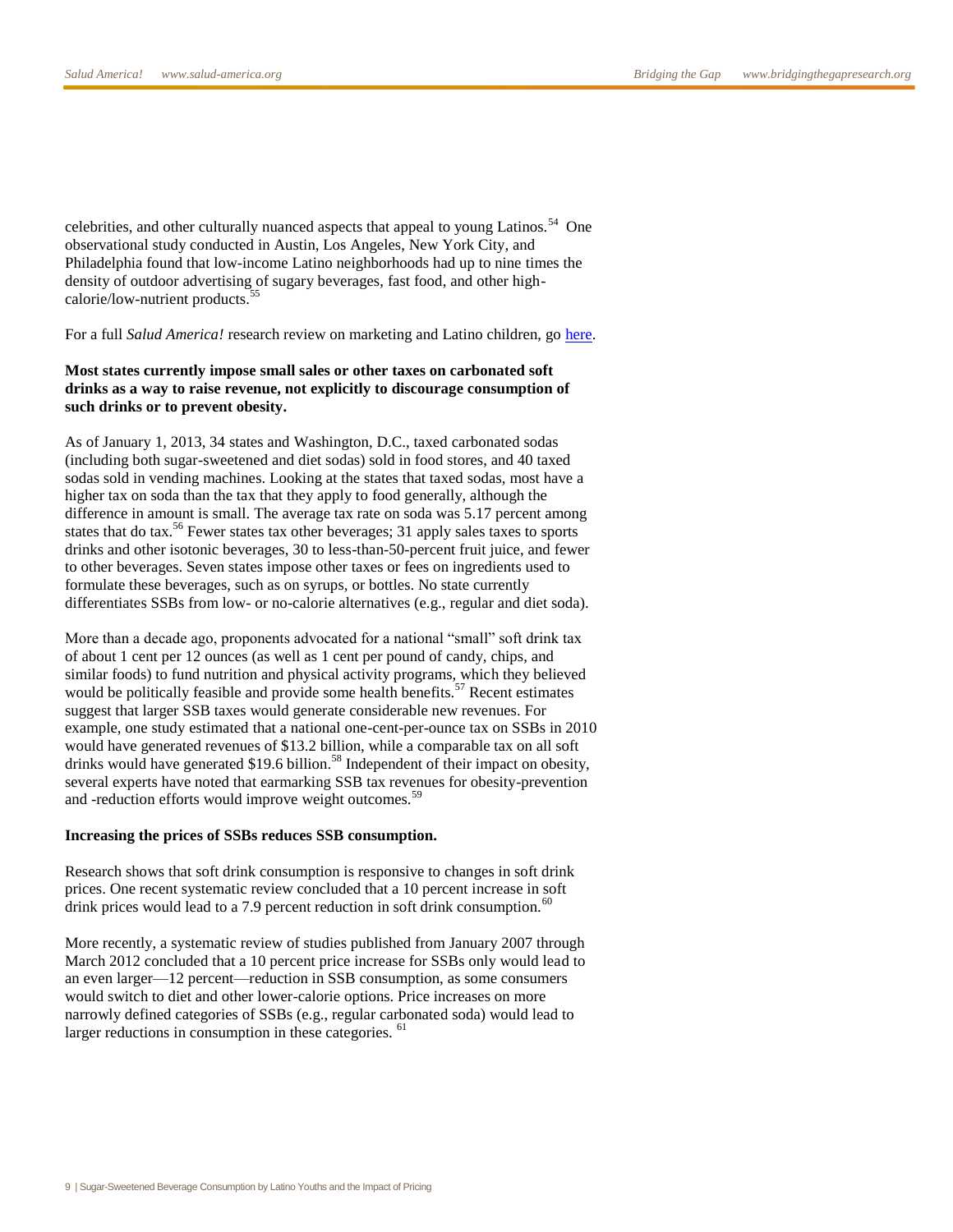Research suggests that taxes on SSBs will have a greater impact on SSB consumption than taxes on all beverages, given the substitution to low-or-no-calorie options that would result from an SSB-only tax. Specific excise taxes on SSBs (e.g., per ounce or per gram of added sugar) are likely to have a greater impact on consumption than sales taxes or *ad valorem* excise taxes. Excise taxes are more readily apparent to consumers given that they are included in shelf-prices, in contrast to sales taxes that are applied at checkout, after purchase decisions have been made. Per-unit excise taxes, rather than those based on price, are more effective in raising average prices. This is particularly true when volume discounts exist, because these taxes reduce incentives to switch to larger-volume, cheaper alternatives that may provide a cue to consume greater quantities. $62,63$ 

#### **Some studies conclude that sizable SSB taxes would significantly reduce SSB consumption and, ultimately, the prevalence of obesity.**

One study used carbonated beverage prices to look at the impact of beverage prices on children's weight, using the Early Childhood Longitudinal Study, Kindergarten Class of 1998-99 (ECLS-K) data. This study found that higher beverage prices were associated with lower BMI as children aged from kindergarten through eighth grade. In addition, estimates showed that the effects of beverage prices were greater for Hispanic and White children, compared with black children, and greater for nearpoor children, compared with poor and non-poor children.<sup>64</sup> Other studies also have found greater impact in low-socioeconomic status and/or minority populations, at younger ages, and for individuals at a higher weight.<sup>65</sup>

Existing research based on small state sales taxes on soda provides mixed evidence on the effectiveness of SSB taxes in reducing obesity. Some studies found that the small sales taxes have a small impact on BMI or the prevalence of obesity, at least in some populations. One recent study of adults, using data from the Behavioral Risk Factor Surveillance System, found small, statistically significant associations between state sales taxes on soda and weight, with larger effects on BMI, obesity, and overweight among Hispanic adults than among White or black adults.<sup>66</sup> Another study, focused on children and using data from ELS-K surveys, found that higher state sales taxes on sodas were associated with lower weight gain, particularly among children who already were overweight.<sup>67</sup>

Other recent studies found no impact of existing small soda taxes on BMI or obesity prevalence. One study using data on children and adolescents from the National Health and Nutrition Examination Surveys found that, while existing state sales taxes on soda did reduce soda consumption, the reduction in calories from soda was offset by increases in calories from other caloric beverages. The authors concluded that this substitution explains the lack of impact of the existing taxes on BMI and obesity prevalence.<sup>68</sup> Another study that looked at consumption of salty snacks and other unhealthy foods in addition to soft drinks found that substitution to these products offset reductions in calories from SSBs.<sup>69</sup>

*One study projected that a penny-per-ounce tax (which is about a 20 percent increase in price if fully passed on to consumers) would translate to a 24 percent decrease in SSB consumption, a reduction in current consumption from 190-200 calories per day to 145-150 calories, with projected annual revenues of \$79 billion from 2010-2015.*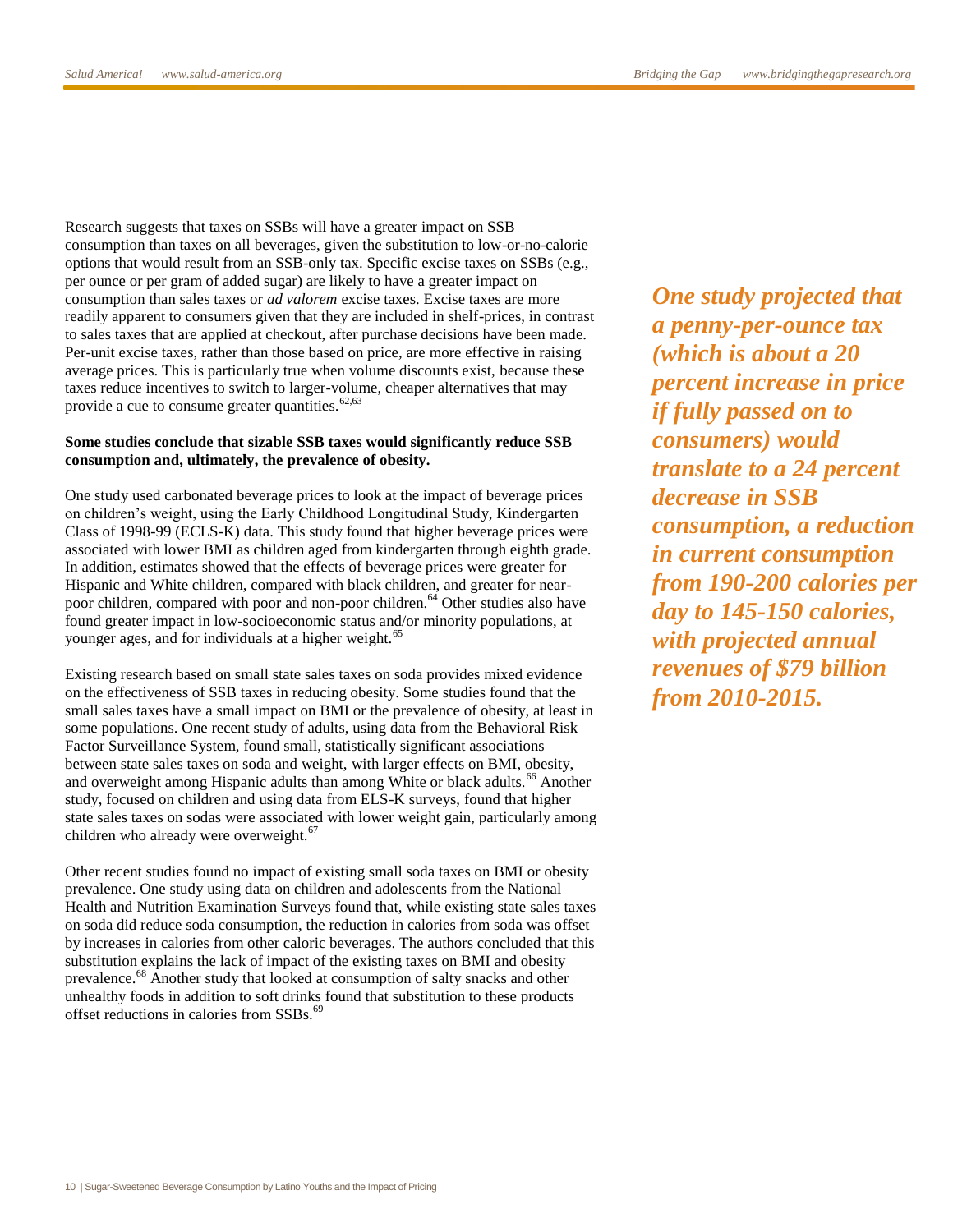In several studies that found little or no impact of existing, small sales taxes on weight outcomes, the authors noted that their estimates suggest that more sizable taxes would have significant effects on weight outcomes at the population level. Several studies have used the estimates from research on the effects of beverage taxes and prices on beverage consumption and weight outcomes to simulate the impact of larger beverage taxes. One such study projected that a penny-per-ounce tax (which is about a 20 percent increase in price if fully passed on to consumers) would translate to a 24 percent decrease in SSB consumption, a reduction in current consumption from 190-200 calories per day to 145-150 calories, with projected annual revenues of \$79 billion from 2010-2015.<sup>70</sup> Another study estimated that a penny-per-ounce tax would reduce consumption by 15 percent among adults ages 25- 64. The authors assumed that 40 percent of the reduction would be offset by increased consumption from other, untaxed caloric sources, resulting in a net savings of 9 calories per day. The researchers predicted a modest decline in BMI and a 1.5 percent reduction in the number of obese adults. They also projected that new cases of diabetes would be reduced by 2.6 percent and would save \$17.1 billion in medical costs over the period from  $2010-2020$ .<sup>71</sup>

#### **Conclusions and Policy Implications**

#### **CONCLUSIONS**

- The large amount of added sugar consumed by Latino youths in the form of SSBs must be addressed, given the impact of this added sugar on obesity, diabetes, liver disease, and cardiovascular disease now and into the future.
- Current sales and other taxes on soft drinks have a modest impact on SSB consumption because these taxes tend to be small and thus have a small impact on price. The taxes also do not differentiate calorically sweetened beverages from other beverages, and they are often not applied to other caloric beverages, such as sports drinks, that may consumed instead.
- A more sizable excise tax on all SSBs would have a more significant effect on consumption of SSBs and could improve wei<sup>72</sup>ght and health outcomes at the population level. Limited existing evidence suggests that the effects would likely be greater for Latinos.

#### **POLICY IMPLICATIONS**

- A specific excise tax—rather than a sales tax or an ad valorem excise tax—that covers all SSBs (not just soda), will have greater impact on SSB consumption and weight outcomes. The impact on weight will almost certainly be greater when revenues from the tax are directed toward obesity-prevention and other health-promotion efforts.
- Current research evidence suggest that a tax that raises all SSB prices by 20 percent would reduce SSB consumption by 24 percent, with the net impact on weight less clear, but likely beneficial. Lower taxes would have smaller effects.
- Other interventions to raise the price of SSBs relative to healthier beverages, including exclusion of SSBs from food assistance programs, and subsidization of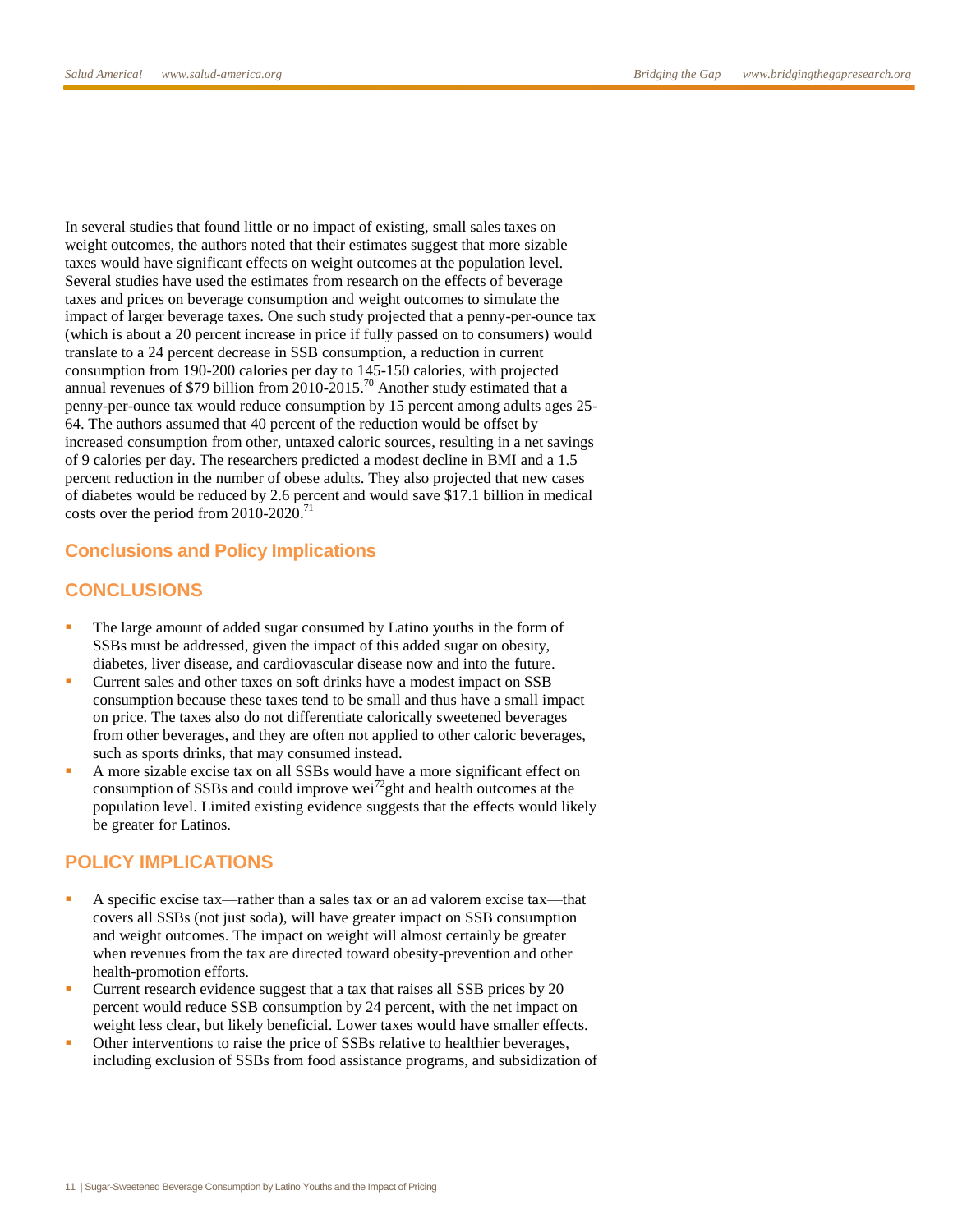healthier beverages, are also likely to reduce SSB consumption and potentially improve weight outcomes.

#### **FUTURE RESEARCH NEEDS**

Further research could focus on differences in SSB consumption and the effect on obesity and health among Latino subgroups, as most studies that tease out results by racial/ethnic group focus on Mexican Americans.

Further research on the potential impact of SSB taxes and prices on Latinos, particularly youths, could be conducted. It will be important to evaluate any policies that are passed into law, especially their impact on multicultural communities. As of early 2013, nearly 10 states have introduced SSB tax measures.

The research on pricing reviewed for this research review focus on one negative pricing incentive— specifically SSB taxes—rather than positive incentives. This is in part because the ultimate "healthy alternative" (e.g., water) is free or very low cost. However, research on subsidizing bottled water and other low- or no-calorie alternatives, such as low-fat, low-sugar milk, unsweetened vitamin water and other beverages, especially in fast-food restaurants or other away-from-home settings, could show whether positive pricing of alternatives affects SSB consumption. Similarly, research on other pricing incentives and disincentives that alter the relative prices of fruits, vegetables, snack foods, fast foods, and more in ways that promote healthier eating could show how such policies affect total caloric intake, diet quality, and obesity.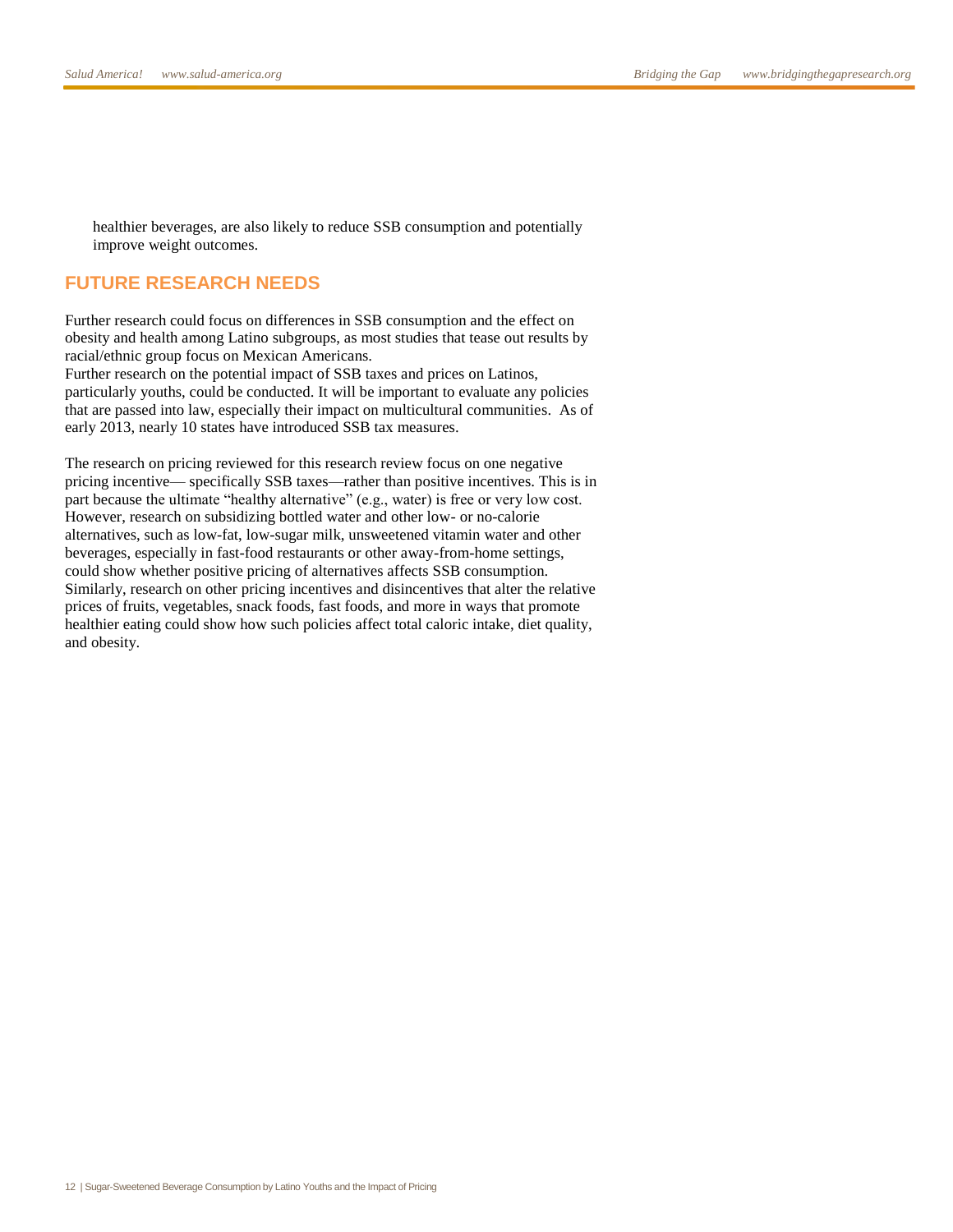#### **ABOUT** *SALUD AMERICA!*

*Salud America!* The RWJF Research Network to Prevent Obesity Among Latino Children is a national program of the Robert Wood Johnson Foundation. The program aims to educate and support researchers, decision-makers, community leaders, and the public in contributing towards healthier Latino communities and seeking environmental and policy solutions to the epidemic of Latino childhood obesity. The network is directed by the Institute for Health Promotion Research at The University of Texas Health Science Center at San Antonio.

For more information, visi[t http://www.salud-america.org.](http://www.salud-america.org/)

#### **ABOUT** *BRIDGING THE GAP*

*Bridging the Gap* is a nationally recognized research program of the Robert Wood Johnson Foundation dedicated to improving the understanding of how policies and environmental factors influence diet, physical activity and obesity among youth, as well as youth tobacco use. The program identifies and tracks information at the state, community and school levels; measures change over time; and shares findings that will help advance effective solutions for reversing the childhood obesity epidemic and preventing young people from smoking. Bridging the Gap is a joint project of the University of Illinois at Chicago's Institute for Health Research and Policy and the University of Michigan's Institute for Social Research.

For more information, visit [www.bridgingthegapresearch.org.](http://www.bridgingthegapresearch.org/)

**ABOUT THIS RESEARCH REVIEW** Copyright 2013 Robert Wood Johnson Foundation.

Route 1 and College Road P.O. Box 2316 Princeton, NJ 08543–2316 *www.rwjf.org*



Robert Wood Johnson Foundation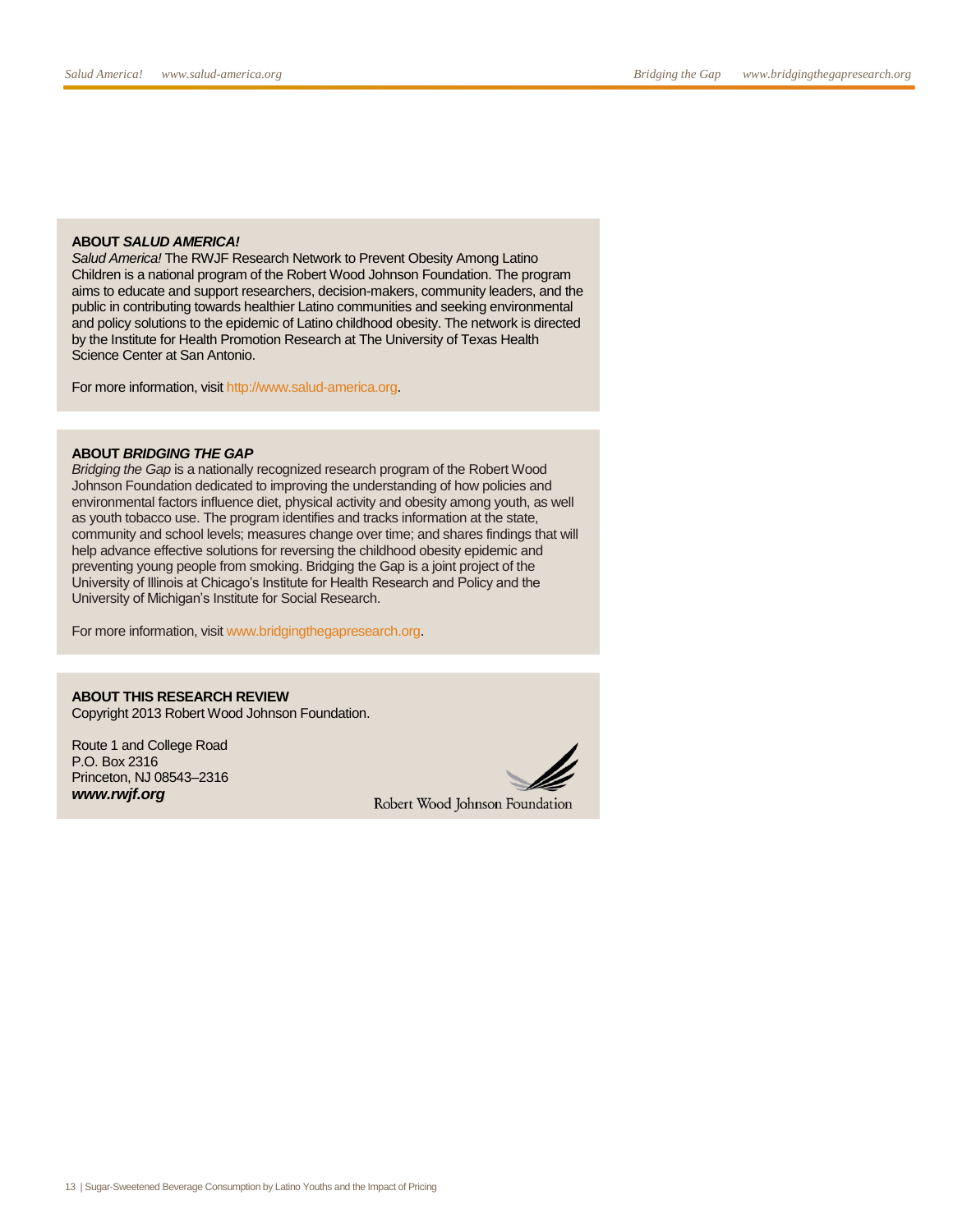#### **Reference List**

- (1) Based on data compiled by the National Cancer Institute and reported in U.S. Department of Agriculture and U.S. Department of Health and Human Services. *Dietary Guidelines for Americans, 2010, 7*<sup>th</sup> edition. Washington, DC: U.S. Government Printing Office; 2010. URL: *[http://www.health.gov/dietaryguidelines/dga2010/DietaryGuidelines20](http://www.health.gov/dietaryguidelines/dga2010/DietaryGuidelines2010.pdf) [10.pdf](http://www.health.gov/dietaryguidelines/dga2010/DietaryGuidelines2010.pdf)*
- (2) Hines J. Excise taxes. Working Paper Series, Office of Tax Policy Research, Michigan Ross School of Business. 2007. URL: *<http://www.bus.umich.edu/otpr/WP2007-2.pdf>*
- (3) Rivard C, Smith D, McCann SE, Hyland A. Taxing sugar-sweetened beverage: a survey of knowledge, attitudes and behaviours. *PHN,* 2012;15(8): 1355-61.
- (4) Wang CY, Coxson P, Shen Y-M et al. A penny-per-ounce tax on sugarsweetened beverages sould cut health and cost burdens of diabetes. *Health Aff* 2012;31(1): 199-207.
- (5) Friedman RR, Brownell KD. Sugar-sweetened beverage taxes: an updated policy brief. New Haven, CT: Yale Rudd Center for Food Policy & Obesity, October 2012. URL: *[http://www.yaleruddcenter.org/resources/upload/docs/what/reports/Ru](http://www.yaleruddcenter.org/resources/upload/docs/what/reports/Rudd_Policy_Brief_Sugar_Sweetened_Beverage_Taxes.pdf) [dd\\_Policy\\_Brief\\_Sugar\\_Sweetened\\_Beverage\\_Taxes.pdf](http://www.yaleruddcenter.org/resources/upload/docs/what/reports/Rudd_Policy_Brief_Sugar_Sweetened_Beverage_Taxes.pdf)*
- (6) Zingale D. Gulp! The high cost of Big Soda's victory. *Los Angeles Times.Available at: [http://www.latimes.com/news/opinion/commentary/la-oe-zingale-soda](http://www.latimes.com/news/opinion/commentary/la-oe-zingale-soda-tax-campaign-funding-20121209,0,3586912.story)[tax-campaign-funding-20121209,0,3586912.story](http://www.latimes.com/news/opinion/commentary/la-oe-zingale-soda-tax-campaign-funding-20121209,0,3586912.story)*
- (7) Drange M. Soda industry pours millions into campaign to defeat Richmond tax. *The Bay Citizen.Available at: [http://californiawatch.org/dailyreport/soda-industry-pours-millions](http://californiawatch.org/dailyreport/soda-industry-pours-millions-campaign-defeat-richmond-tax-18629)[campaign-defeat-richmond-tax-18629](http://californiawatch.org/dailyreport/soda-industry-pours-millions-campaign-defeat-richmond-tax-18629)*
- (8) Powell LM, Chriqui JF, Khan T, Wada R, Chaloupka FJ. Assessing the potential effectiveness of food and beverage taxes and subsidies for improving public health: a systematic review of prices, demand, and body weight outcomes. *Obesity Reviews* 2013; 14(2):110-128.
- (9) Based on data compiled by the National Cancer Institute and reported in U.S. Department of Agriculture and U.S. Department of Health and Human Services. *Dietary Guidelines for Americans, 2010, 7*<sup>th</sup> edition. Washington, DC: U.S. Government Printing Office; 2010. URL: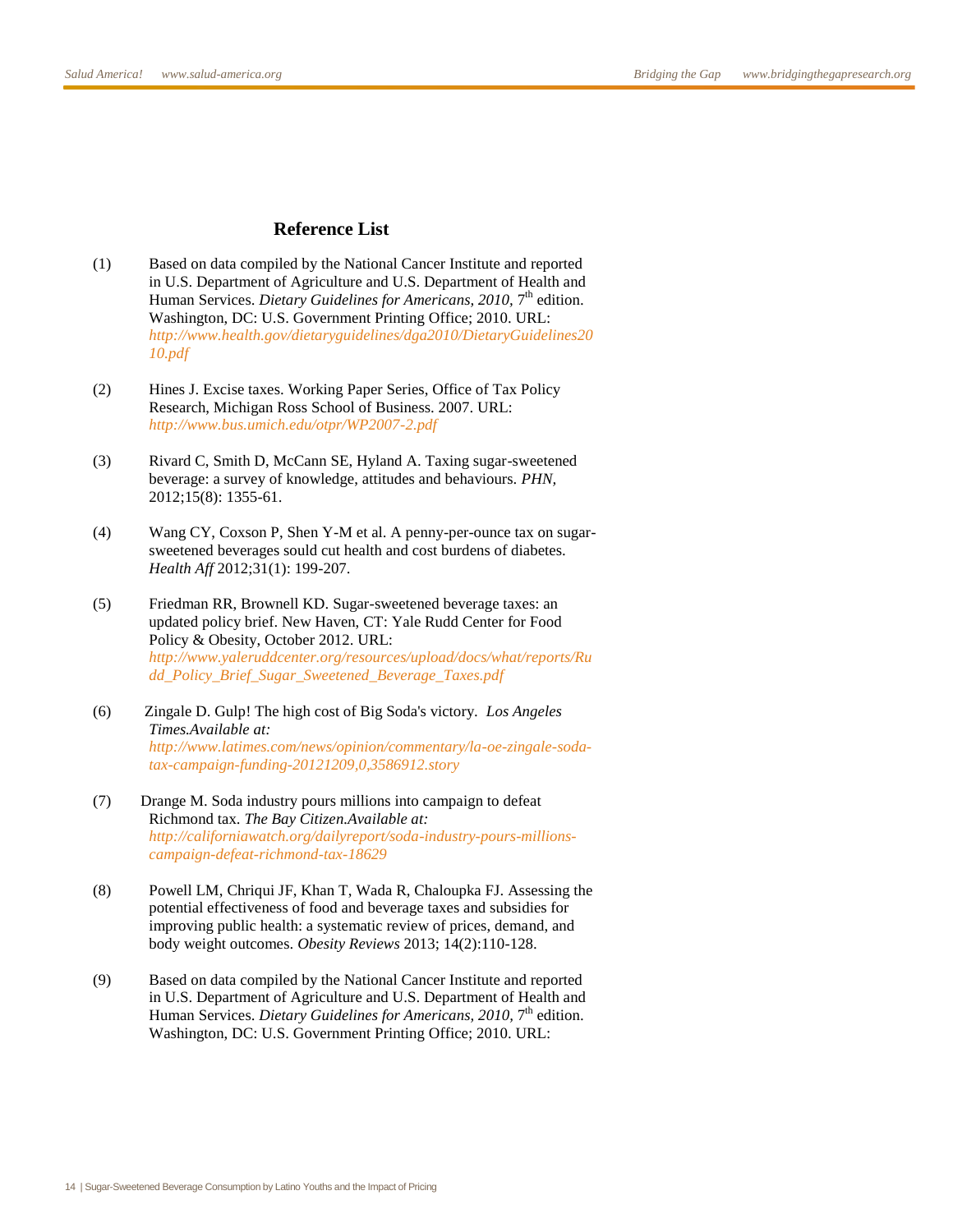*[http://www.health.gov/dietaryguidelines/dga2010/DietaryGuidelines20](http://www.health.gov/dietaryguidelines/dga2010/DietaryGuidelines2010.pdf) [10.pdf](http://www.health.gov/dietaryguidelines/dga2010/DietaryGuidelines2010.pdf)*

- (10) U.S. Department of Agriculture and U.S. Department of Health and Human Services. *Dietary Guidelines for Americans, 2010, 7*<sup>th</sup> edition. Washington, DC: U.S. Government Printing Office; 2010. URL *[http://www.health.gov/dietaryguidelines/dga2010/DietaryGuidelines20](http://www.health.gov/dietaryguidelines/dga2010/DietaryGuidelines2010.pdf) [10.pdf](http://www.health.gov/dietaryguidelines/dga2010/DietaryGuidelines2010.pdf)*
- (11) Block G. Foods contributing to energy intake in the US: data from NHANES-III and NHANES 199-2000. *J Food Comp Anal*. 2004;17: 439-77.
- (12) Mourao DM, Bressan J, Campbell WW, Mattes RD. Effects of food form on appetite and energy intake in lean and obese young adults. *Int J Obes*, 2007;31(11):1688-1695.
- (13) Malik VS, Hu FB. Sugar-sweetened beverages and health: where does the evidence stand? *Am J Clin Nutri.* 2011;94(5): 1161-62.
- (14) Bremer A, Lustig, R. Effects of Sugar-Sweetened Beverages on Children. *Pediatrics Annals.* 2012;41(1): 26-30.
- (15) Lasater G, Piernas C, Popkin B. Beverage patterns and trends among school-aged children in the US, 1989-2008. *Nutr. J.* 2011:103.
- (16) Wang Y. Disparities in pediatric obesity in the United States. *Adv Nutr.*  2011;2: 23-31.
- (17) Weed DL, Althuis MD, Mink PJ. Quality of reviews on sugarsweetened beverages and health outcomes: a systematic review. *Am J Clin Nutr.* 2011; 94(5): 1340-47.
- (18) Drewnowski A, Bellisle F. Liquid calories, sugar, and body weight. *Am J Clin Nutr.* 2007;85: 651-61.
- (19) Welsh JA, Sharma AJ, Grellinger L, Vos MB. Consumption of added sugars is decreasing in the United States. *Am J Clin Nutr* 2011; 94(3):726-734.
- (20) Taveras E, Gillman MW, Kleinman K, Rich-Edwards J, Rifas-Shiman S. Racial/ethnic differences in early-life risk factors for childhood obesity. *Pediatrics* 2010; 125(4): 686-95.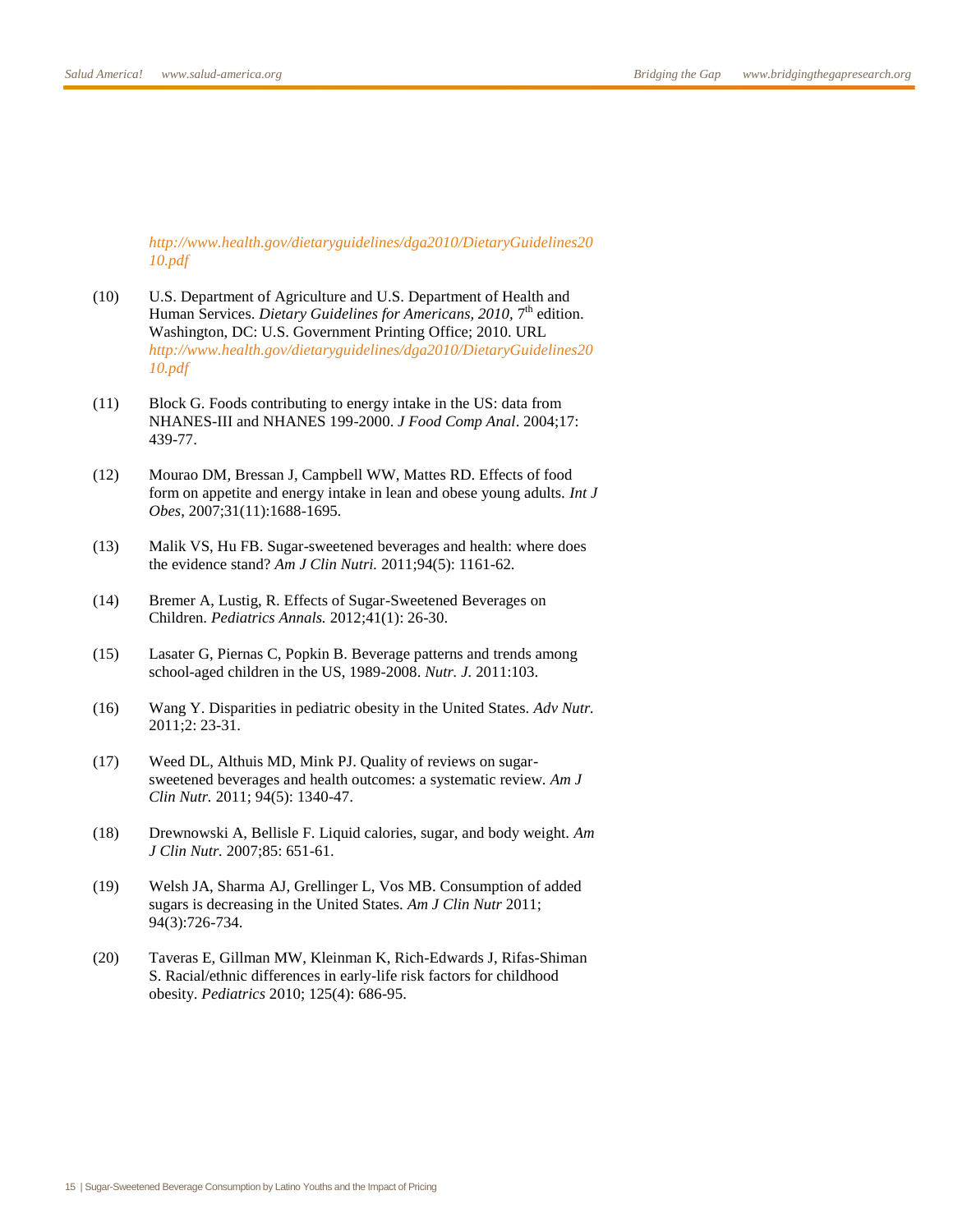- (21) Cullen KW, Ask DM, Warneke C, de Moor C. Intake of soft drinks, fruit-flavored beverages, and fruits and vegetables by children in grades 4 through 6. *Am J Public Health* 2002;92(9): 1475-77.
- (22) Park S, Blanck HM, Sherry B, Brener N, O'Toole T. Factors associated with sugar-sweetened beverage intake among United States high school students. *J Nutr*. 2012;142(2): 306-12.
- (23) Park S, Blanck HM, Sherry B, Brener N, O'Toole T. Factors associated with sugar-sweetened beverage intake among United States high school students. *J Nutr*. 2012;142(2): 306-12.
- (24) Centers for Disease Control and Prevention. Beverage consumption among high school students—United States, 2010. *MMWR*  2011;60(23): 778-80.
- (25) Bremer AA, Byrd RS, Auinger P. Racial trends in sugar-sweetened beverage consumption among US adolescents: 1988-2004. *Int J Adolesc Med Health* 2011; 23(3): 279-86.
- (26) U.S. Department of Agriculture and U.S. Department of Health and Human Services. *Dietary Guidelines for Americans, 2010, 7*<sup>th</sup> edition. Washington, DC: U.S. Government Printing Office; 2010. URL *[http://www.health.gov/dietaryguidelines/dga2010/DietaryGuidelines20](http://www.health.gov/dietaryguidelines/dga2010/DietaryGuidelines2010.pdf) [10.pdf](http://www.health.gov/dietaryguidelines/dga2010/DietaryGuidelines2010.pdf)*
- (27) Hu FB, Malik VS. Sugar-sweetened beverages and risk of obesity and type 2 diabetes: epidemiological evidence. *Physiol Behav* 2010;100(1): 47-54.
- (28) Marshall TA, Levy SM, Broffitt B et al. Dental caries and beverage consumption in young children. *Pediatrics* 2003;112(3): e184-e191.
- (29) Malik VS, Schulze MB, Hu FB. Intake of sugar-sweetened beverages and weight gain: a systematic review. *Am J Clin Nutr.* 2006;84(2): 274- 88.
- (30) Vartanian LR, Schwartz MB, Brownell KD. Effect of soft drink consumption on nutrition and health: a systematic review and metaanalysis. *Am J Public Health*, 2007;97:667-675.
- (31) Ebbeling CB, Feldman HA, Chomitz VR, Antonelli TA, Gortmaker SL, Osganian SK, Ludwig DS. A randomized trial of sugar-sweetened beverages and adolescent body weight. *New England J Med* 2012 367(15):1407-1416.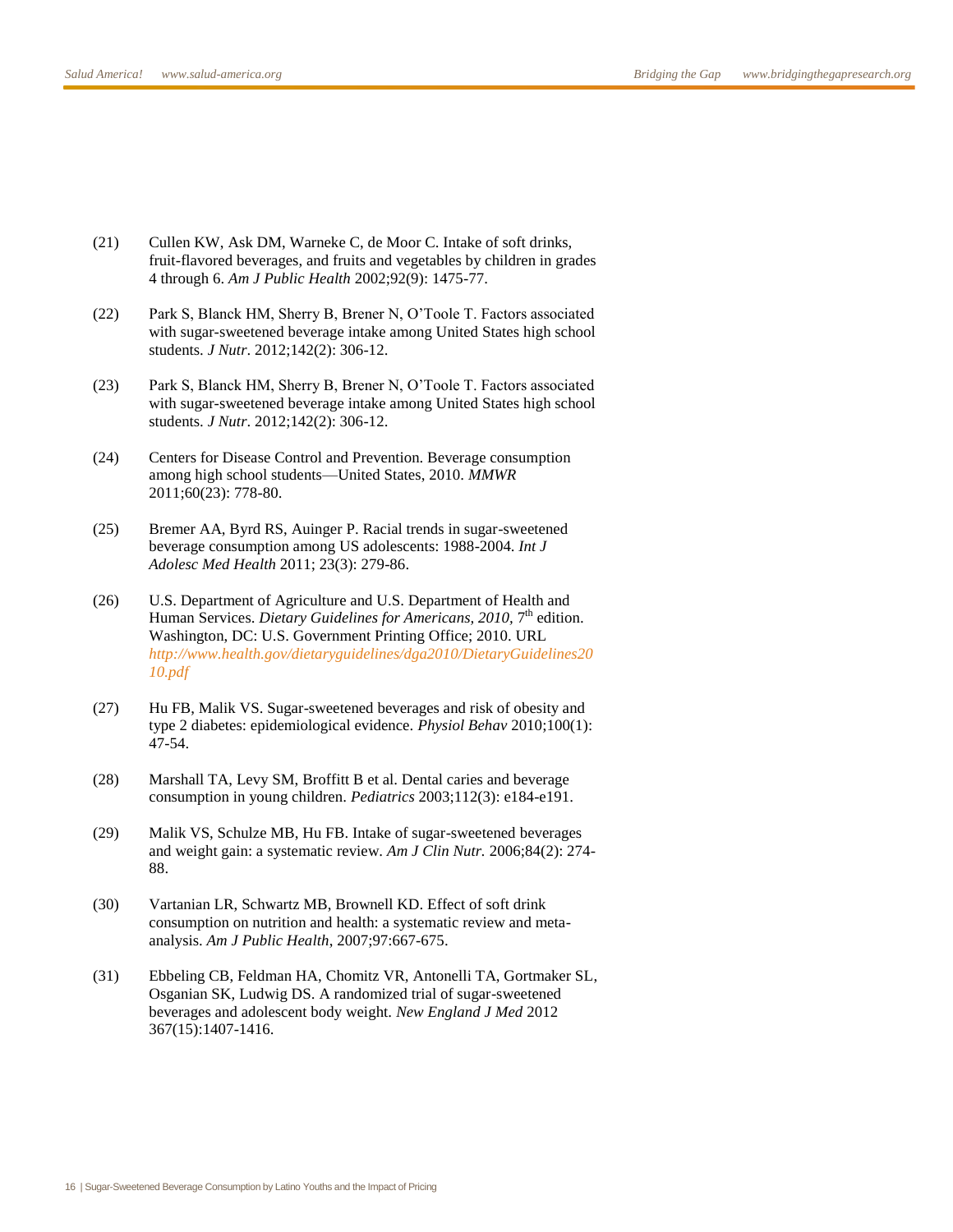- (32) Ludwig DS, Peterson KE, Gortmaker SL. Relation between consumption of sugar-sweetened drinks and childhood obesity: a prospective, observational analysis. *Lancet* 2001, 357(9255): 505-08.
- (33) Cited in Salud America! Addressing Nutrition, Overweight and Obesity among Latino Youth. Research Brief, December 2011. URL *[http://www.salud-america.org/sites/www.salud](http://www.salud-america.org/sites/www.salud-america.org/files/upload/NutritonBrief.pdf)[america.org/files/upload/NutritonBrief.pdf](http://www.salud-america.org/sites/www.salud-america.org/files/upload/NutritonBrief.pdf)*
- (34) Tolbert Kimbro R, Brooks-Gunn J, McLanahan S. Racial and ethnic differentials in overweight and obesity among 3-year old children. *Am J Public Health*. 2007;97(2):298-305.
- (35) National Institute of Diabetes and Digestive and Kidney Diseases, National Institutes of Health. National Diabetes Statistics, 2011. URL: *<http://diabetes.niddk.nih.gov/dm/pubs/statistics/>*
- (36) Cruz M, Weigensberg M, Huang T, Ball G, Shaibi G, Goran M. The metabolic syndrome in overweight Hispanic youth and the role of insulin sensitivity. *J Clin Endocrinol Metab*. 2004; 89: 108-13.
- (37) Davis J, Le K-A, Walker RW et al. Increased hepatic fat in overweight Hispanic youth influenced by interaction between genetic variation in *PNPLA3* and high dietary carbohydrate and sugar consumption. *Am J Clin Nutr.* 2010;92(6): 1522-27.
- (38) Bremer A, Lustig, R. Effects of Sugar-Sweetened Beverages on Children. *Pediatrics Annals.* 2012;41(1): 26-30.
- (39) Davis JN, Alexander KE, Ventura EE et al. Associations of dietary sugar and glycemic index with adiposity and insulin dynamics in overweight Latino youth. *Am J. Clin Nutri.* 2077;86(5): 1331-38.
- (40) Rehm C, Matte T, Van Wye G, Young C, Frieden T. Demographic and behavioral factors associated with daily sugar-sweetened soda consumption in New York City adults. *J Urban Health*. 2008;85(3): 375-85.
- (41) Definition of "acculturation" from URL: *<http://www.rice.edu/projects/HispanicHealth/Acculturation.html>*
- (42) Pérez-Escamilla R, Putnik P. The role of acculturation in nutrition, lifestyle and incidence of Type 2 diabetes among Latinos. *J Nutr.*  2007;137: 860-70.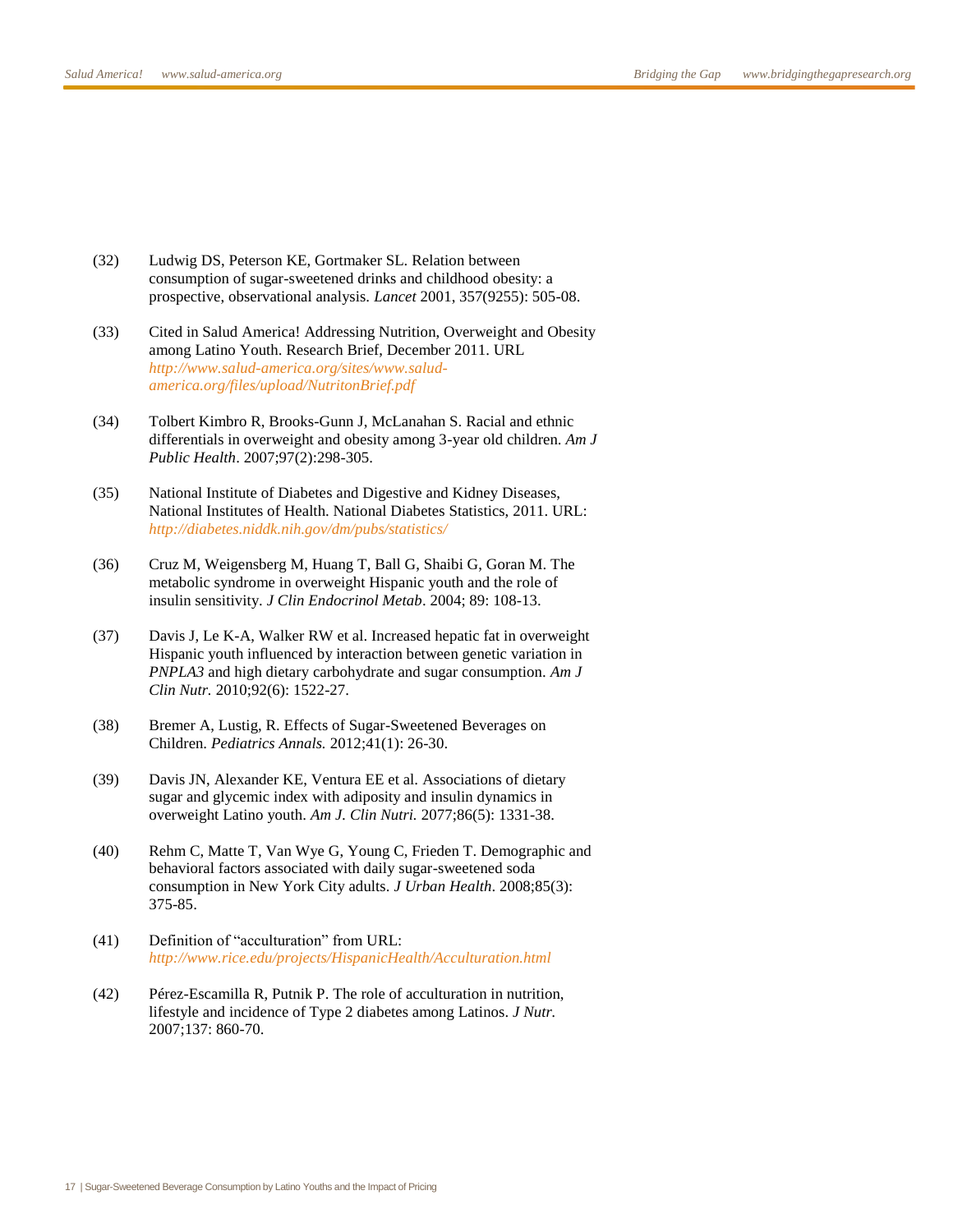- (43) Ayala GX, Baquero B, Klinger S. A systematic review of the relationship between acculturation and diet among Latinos in the United States: Implications for further research. *J am Diet Assoc.* 2008;108(8): 1330-44
- (44) Unger J, Reynolds K, Shakib S et al. Acculturation, physical activity, and fast-food consumption among Asian-American and Hispanic adolescents. *J Community Health* 2004; 29(6): 467-81.
- (45) Fox News Latino. URL: http://latino.foxnews.com/latino/health/2011/09/06/mexico-leadsworld-in-consumption-sugary-drinks-study-says/.
- (46) Barquera S, Hernandez-Barrera L, Tolentino ML et al. Energy intake from beverages is increasing among Mexican adolescents and adults. *J Nutri.* 2008;138(12): 2454-61.
- (47) Federal Trade Commission. *A Review of Food Marketing to Children and Adolescents: Follow-Up Report*. Washington DC: Federal Trade Commission, 2012.
- (48) Rideout, V., Lauricella, A. & Wartella, E. (2011). Children, media, and race: Media use among White, Black, Hispanic, and Asian American children. Report for the Center on Media and Human Development School of Communication Northwestern University. URL: *[http://web5.soc.northwestern.edu/cmhd/wp](http://web5.soc.northwestern.edu/cmhd/wp-content/uploads/2011/06/SOCconfReportSingleFinal-1.pdf)[content/uploads/2011/06/SOCconfReportSingleFinal-1.pdf](http://web5.soc.northwestern.edu/cmhd/wp-content/uploads/2011/06/SOCconfReportSingleFinal-1.pdf)*
- (49) Harris JL, Schwartz MB, Brownell KD. Evaluating sugary drink nutrition and marketing to youth. Yale Rudd Center for Food Policy & Obesity. URL: *[http://www.sugarydrinkfacts.org/resources/sugarydrinkfacts\\_report.pdf](http://www.sugarydrinkfacts.org/resources/sugarydrinkfacts_report.pdf)*
- (50) Powell LM, Schermbeck RM, Szczypka G, Chaloupka FJ, Braunschweig CL. Trends in the nutritional content of television food advertisements seen by children in the United States. *Arch Pediatr Adolesc Med* 2011;165(12):1078-1086.
- (51) Giammattei J, Blix J, Marshak HH et al., Television watching and soft drink consumption: associations with obesity in 11- to 13-year-old schoolchildren. *Arch Pediatr Adolesc Med* 2003;157(9): 882-86.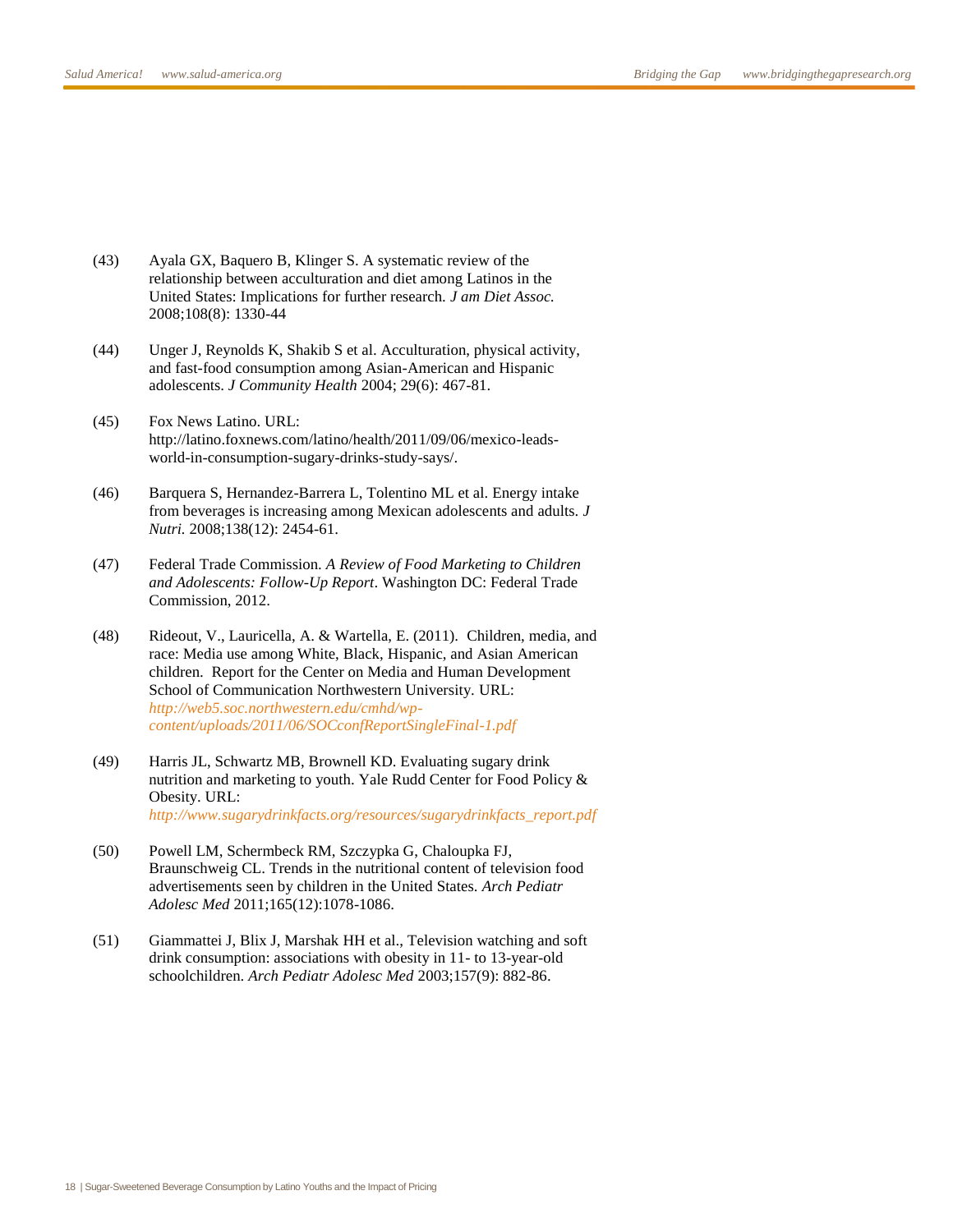- (52) The Henry J. Kaiser Family Foundation. *Generation M2: Media in the Lives of 8- to 18-year-olds.* Menlo Park, CA: Henry J. Kaiser Family Foundation, 2010. URL: *<http://www.kff.org/entmedia/upload/8010.pdf>*
- *(53)* Mintel International Group, Ltd. "Hispanics and Non-Alcoholic Drinks-US." URL: *[http://www.marketresearch.com/Mintel-International-](http://www.marketresearch.com/Mintel-International-Group-Ltd-v614/Hispanics-Non-alcohol-Drinks-7086290/)[Group-Ltd-v614/Hispanics-Non-alcohol-Drinks-7086290/](http://www.marketresearch.com/Mintel-International-Group-Ltd-v614/Hispanics-Non-alcohol-Drinks-7086290/)*
- (54) Harris JL, Schwartz MB, Brownell KD. Evaluating sugary drink nutrition and marketing to youth. Yale Rudd Center for Food Policy & Obesity. URL: *[http://www.sugarydrinkfacts.org/resources/sugarydrinkfacts\\_report.pdf](http://www.sugarydrinkfacts.org/resources/sugarydrinkfacts_report.pdf)*
- (55) Yancey AK et al. A cross-sectional prevalence study of ethnically targeted and general audience outdoor obesity-related advertising. *Milbank Quarterly*, 2009, 87(1):155-184.
- (56) Compiled by Bridging the Gap Program, University of Illinois at Chicago. 2012. URL: *[http://www.bridgingthegapresearch.org/](http://www.bridgingthegap.org/)*
- (57) Jacobson MF, Brownell KD. Small taxes on soft drinks and snack foods to promote health. *Am J Pub Health* 2000;90(6):854-57.
- (58) Andreyeva T, Chaloupka FJ, Brownell K. Estimating the potential of taxes on sugar-sweetened beverages to reduce consumption and generate revenue. *Prev Med* 2011, 52:413-416.
- *(59)* Brownell K et al. The public health and economic benefits of taxing sugar-sweetened beverages. *NEJM* 2009;361: 1599-1605*.*
- (60) Andreyeva T, Long MW, Brownell KD. The impact of food prices on consumption: a systematic review of research on the price elasticity of food. *Am J Pub Health* 2010; 100: 216-22.
- (61) Powell LM, Chriqui JF, Khan T, Wada R, Chaloupka FJ. Assessing the potential effectiveness of food and beverage taxes and subsidies for improving public health: a systematic review of prices, demand, and body weight outcomes. *Obesity Reviews* 2013; 14(2):110-128.
- (62) Powell LM, Chriqui JF, Khan T, Wada R, Chaloupka FJ. Assessing the potential effectiveness of food and beverage taxes and subsidies for improving public health: a systematic review of prices, demand, and body weight outcomes. *Obesity Reviews* 2013; 14(2):110-128.